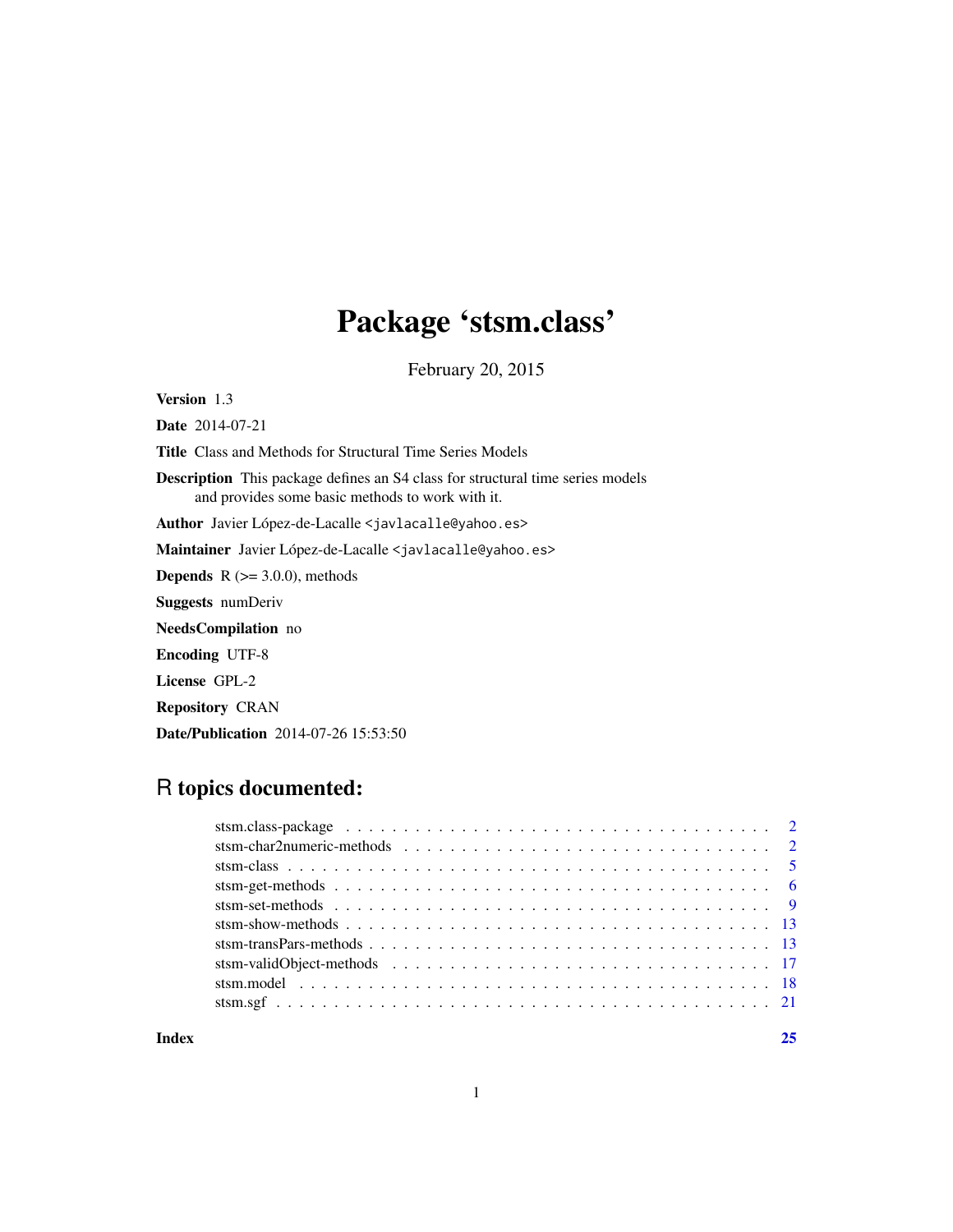<span id="page-1-0"></span>stsm.class-package *Class and Methods for Structural Time Series Models*

# Description

This package defines an S4 class for structural time series models and provides some basic methods to work with it.

# Details

The class defined in this package is used by the package stsm as the base framework to implement statistical algorithms related to structural time series models.

# References

Christophe Genolini. *A (Not So) Short Introduction to S4. Object Oriented Programming in* R*.* V0.5.1. August 20, 2008.

# Author(s)

Javier López-de-Lacalle <javlacalle@yahoo.es>

stsm-char2numeric-methods

*State Space Representation of Objects of Class* stsm

# Description

This method returns the state space representation of time series models defined in the class [stsm](#page-4-1).

# Usage

```
## S4 method for signature 'stsm'
char2numeric(x, P0cov = FALSE, rescale = FALSE)
```
# Arguments

| $\times$ | an object of class stsm.                                                                                                                                                                                                              |
|----------|---------------------------------------------------------------------------------------------------------------------------------------------------------------------------------------------------------------------------------------|
| P0cov    | logical. If TRUE the values of the elements outside the diagonal in the initial<br>covariance matrix of the state vector are set equal to the values in the diagonal.<br>Otherwise values outside the diagonal are set equal to zero. |
| rescale  | logical. If TRUE, relative variance parameters are rescaled into absolute vari-<br>ances. Otherwise, relative variances are used. Ignored if x @ cpar is null.                                                                        |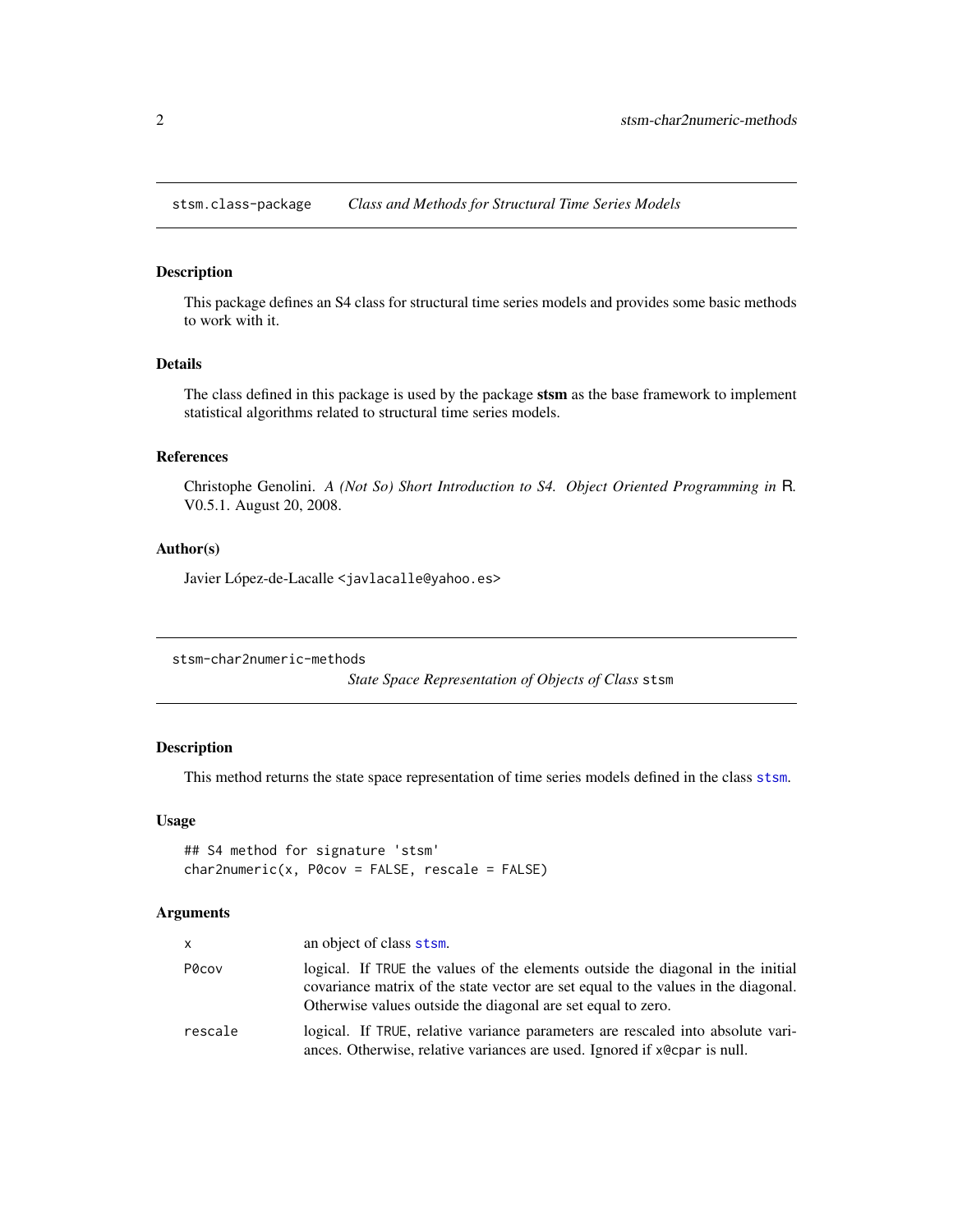# <span id="page-2-0"></span>Details

This method uses the information from the slots pars, nopars and cpar in order to build the numeric representation of the matrices.

For details about the argument rescale see the details section in [stsm-get-methods](#page-5-1) and the examples below.

A previous version of this method employed the information in the slot ss. This slot contains the matrices of the state space form of the model but instead of inserting the parameter values, character strings indicating the location of the parameters are placed in the corresponding cells. This method performed the mapping from the character to the numeric matrices by means of a internal function called ss.fill. Currently the slot ss and the matrices are directly built depending on the model that was selected among those available in [stsm.model](#page-17-1). The current approach is straightforward and faster. The previous approach may still be interesting to allow the user to define additional models just by translating the notation of the model into character matrices. The usefulness of enhancing this approach will be assessed in future versions of the package.

# Value

A list of class stsmSS containing the following numeric matrices and vectors:

|           | observation matrix.                      |
|-----------|------------------------------------------|
|           | transition matrix.                       |
| H         | observation variance.                    |
| R         | selection matrix.                        |
|           | state vector variance-covariance matrix. |
|           | $RVR$ .                                  |
| $a\theta$ | initial state vector.                    |
|           | initial state vector uncertainty matrix. |

The list contains also two vectors, Vid and Qid, with the indices of those cells where the variance parameters are located respectively in the matrices  $V$  and  $Q$ . The first element in a matrix is indexed as 0.

#### State space representation

The general univariate linear Gaussian state space model is defined as follows:

$$
y[t] = Za[t] + e[t], e[t] \sim \gamma N(0, H)
$$

$$
a[t+1] = Ta[t] + R w[t], w[t] \sim \gamma N(0, V)
$$

for  $t = 1, \ldots, n$  and  $a[1] \sim \gamma N(a0, P0)$ . Z is a matrix of dimension  $1 \times m$ ; H is  $1 \times 1$ ; T is  $m \times m$ ; R is  $m \times r$ ; V is  $r \times r$ ; a0 is  $m \times 1$  and P0 is  $m \times m$ , where m is the dimension of the state vector  $a$  and  $r$  is the number of variance parameters in the state vector.

#### See Also

[stsm-class](#page-4-2), [stsm.model](#page-17-1).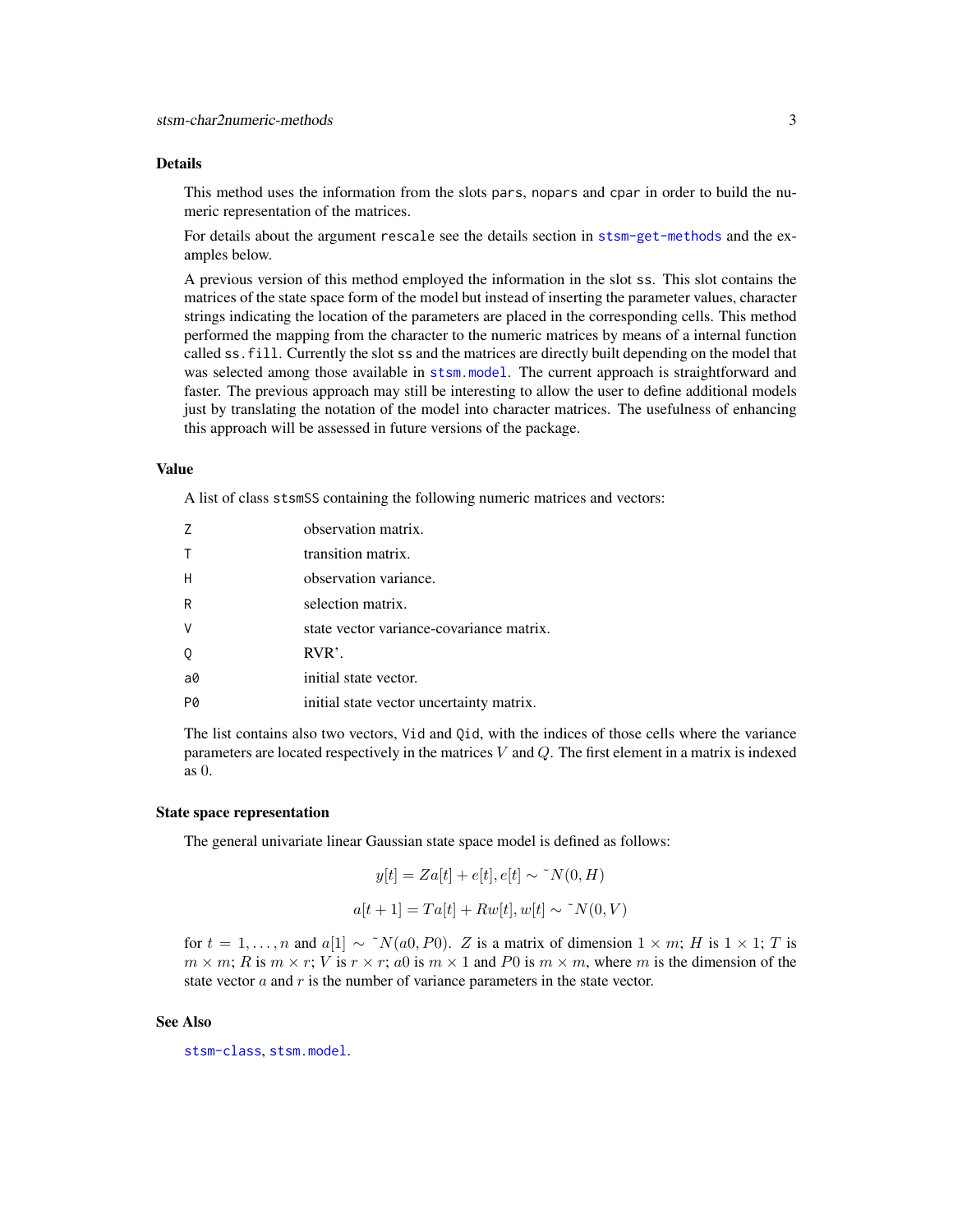# Examples

```
# sample model with arbitrary parameter values
m <- stsm.model(model = "llm+seas", y = JohnsonJohnson,
  pars = c("var1" = 2, "var2" = 6), nopars = c("var3" = 12))ss1 <- char2numeric(m)
c(get.pars(m), get.nopars(m), get.cpar(m))
# character notation of the covariance matrix of the state vector
m@ss$Q
# information from the slots 'pars', 'nopars' and 'cpar'
# is used to retrieve the numeric representation of 'm@ss$Q'
ss1$Q
# same as above but with P0cov=TRUE
# the only change is in the initial covariance matrix of
# the state vector 'P0'
ss2 <- char2numeric(m, P0cov = TRUE)
ss1$P0
ss2$P0
# if a non-standard parameterization is used,
# the values in the slot 'pars' are transformed accordingly
# and the actual variance parameters are returned;
# notice that the transformation of parameters applies only
# to the parameters defined in the slot 'pars'
m <- stsm.model(model = "llm+seas", y = JohnsonJohnson,
 pars = c("var1" = 2, "var2" = 6), nopars = c("var3" = 12),
  transPars = "square")
c(get.pars(m), get.nopars(m), get.cpar(m))[1:3]
ss <- char2numeric(m)
ss$H
ss$Q
# model defined in terms of relative variances,
# the variances in 'pars' are relative to the scaling parameter 'cpar',
# in this example 'cpar' is chosen to be the variance 'var1'
m <- stsm.model(model = "llm+seas", y = JohnsonJohnson,
  pars = c("var2" = 3, "var3" = 6), cpar = c("var1" = 2),
  transPars = NULL)
# the state space representation can be done with
# relative variances (no rescaling)
ss <- char2numeric(m, rescale = FALSE)
ss$H
ss$Q
# or with absolute variances (rescaling)
ss <- char2numeric(m, rescale = TRUE)
ss$H
ss$Q
# in a model where the parameters are the relative variances
# and with non-null 'transPars', the transformation is applied to
# the relative variances, not to the absolute variances, i.e.,
# the relative variances are first transformed and afterwards they are
```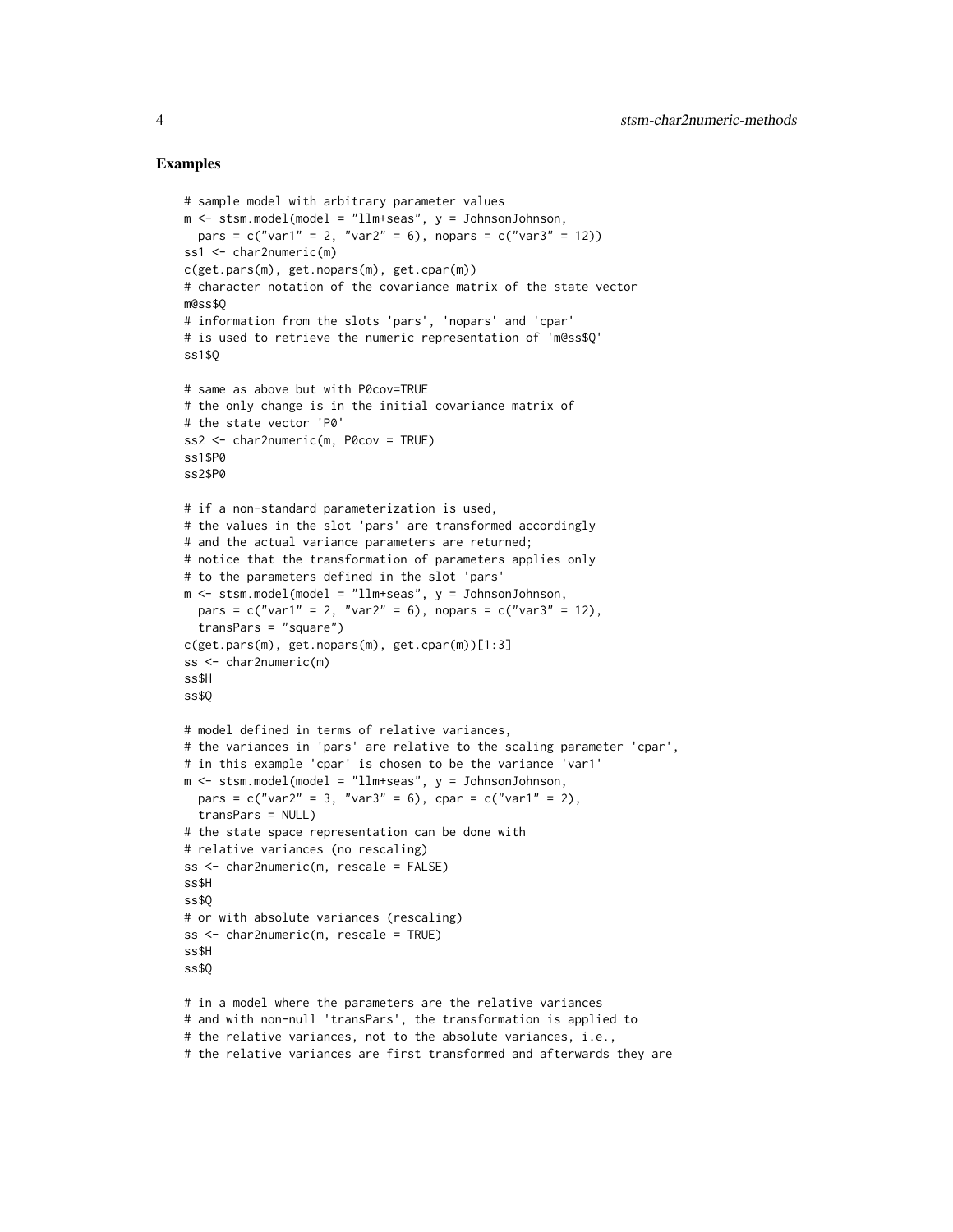# <span id="page-4-0"></span>stsm-class 5

```
# rescaled back to absolute variances if requested
m <- stsm.model(model = "llm+seas", y = JohnsonJohnson,
  pars = c("var2" = 3, "var3" = 6), cpar = c("var1" = 2),
  transPars = "square")
# the state space representation can be done with
# relative variances (no rescaling)
ss <- char2numeric(m, rescale = FALSE)
ss$H
ss$Q
# or with absolute variances (rescaling)
ss <- char2numeric(m, rescale = TRUE)
ss$H
ss$Q
```
#### <span id="page-4-2"></span>stsm-class *Class* stsm *for Structural Time Series Models*

# <span id="page-4-1"></span>Description

This class defines a structural time series model.

#### **Slots**

- call Object of class call. Call to [stsm.model](#page-17-1).
- model Object of class character. Name or label for the selected model (see [stsm.model](#page-17-1) for available models).
- y Object of class ts. Original time series.
- diffy Object of class ts. Differenced series y. The differencing operator that renders stationarity in the model is applied to the series y.
- xreg An optinal matrix or numeric vector of external regressors.
- fdiff Object of class function. Function with arguments x: a ts object, s: periodicity of the data. This function applies the differencing operator that renders stationarity in the model to a ts object passed to it.
- ss Object of class list. Matrices of the state space form of the structural model.
- pars Object of class numeric. Named vector with the parameters of the model.
- nopars Optional object of class numeric. An optional named vector with the remaining parameters of the model not included in pars. This slot is not affected by the transformation of parameters [transPars](#page-12-1). These parameters are considered fixed in the optimization procedures implemented in package stsm.
- cpar Optional object of class numeric. Named vector of length one containing the parameter that is concentrated out of the likelihood function (if any).
- lower Object of class numeric. Named vector with the lower bounds for pars.
- upper Object of class numeric. Named vector with the upper bounds for pars.

transPars Character string referring to the parameterization of the model, see [transPars](#page-12-1).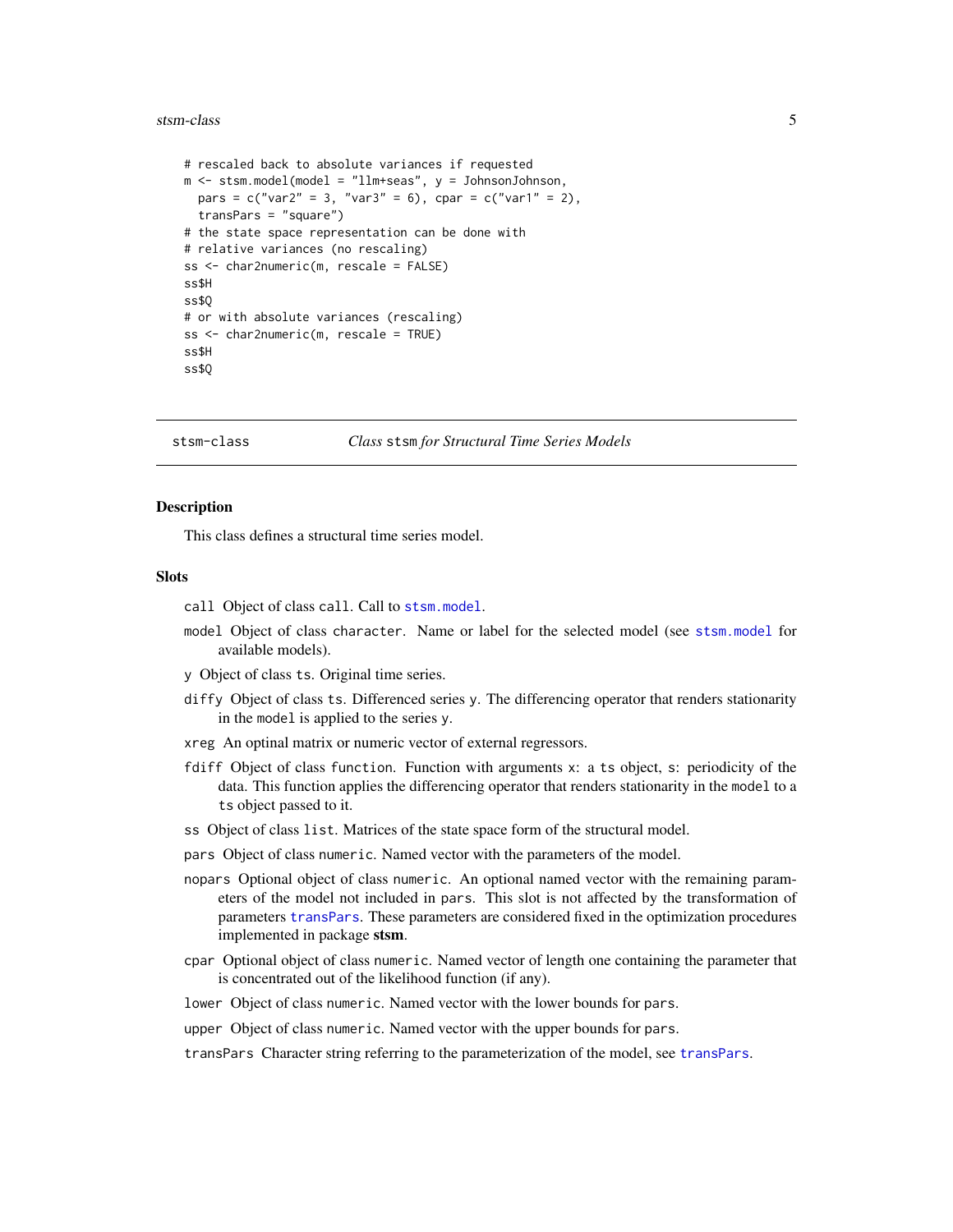- <span id="page-5-0"></span>ssd Optional object of class numeric. Sample spectral density (periodogram) of the differenced series diffy.
- sgfc Optional object of class matrix. Constant elements in the spectral generating function of the model (for pure variance models).

# Methods

- char2numeric Return a list containing the matrices of the state space representation of the model. The matrices are the same as those in the slot ss but the characters are replaced by the corresponding numeric values defined in pars, nopars and cpar.
- checkbounds Check whether the values of pars lie within the lower and upper bounds.
- get.pars Return the slot pars, the parameters of the model. If the model is parameterized in terms of a set of auxiliar parameters such as those considered in [transPars](#page-12-1), then the transformed parameters are returned. Thus, when the slot transPars is not NULL x@pars will not be equal to get.pars $(x)$ .
- get.cpar Return the slot cpar.
- get.nopars Return the slot nopars.
- set.cpar Set or modify the value of the slot cpar
- set.nopars Set or modify the value of the slot nopars.
- set.pars Set or modify the value of the slot pars.
- set.sgfc Compute and set the value of the slot sgfc.
- set.xreg Set or modify the value of the slot xreg.
- setValidity Check the validity of the arguments passed to the function.
- show Show a brief summary of the object.
- transPars Transform the parameters of the model according to the parameterization defined in the slot transPars.

# See Also

[stsm.model](#page-17-1).

<span id="page-5-1"></span>stsm-get-methods *Getter Methods for Class* stsm

# <span id="page-5-2"></span>Description

Get access to the information stored in the slots cpar, nopars and pars in objects of class [stsm](#page-4-1).

# Usage

```
## S4 method for signature 'stsm'
get.cpar(x, rescale = FALSE)
## S4 method for signature 'stsm'
get.nopars(x, rescale = FALSE)
## S4 method for signature 'stsm'
get.pars(x, rescale = FALSE)
```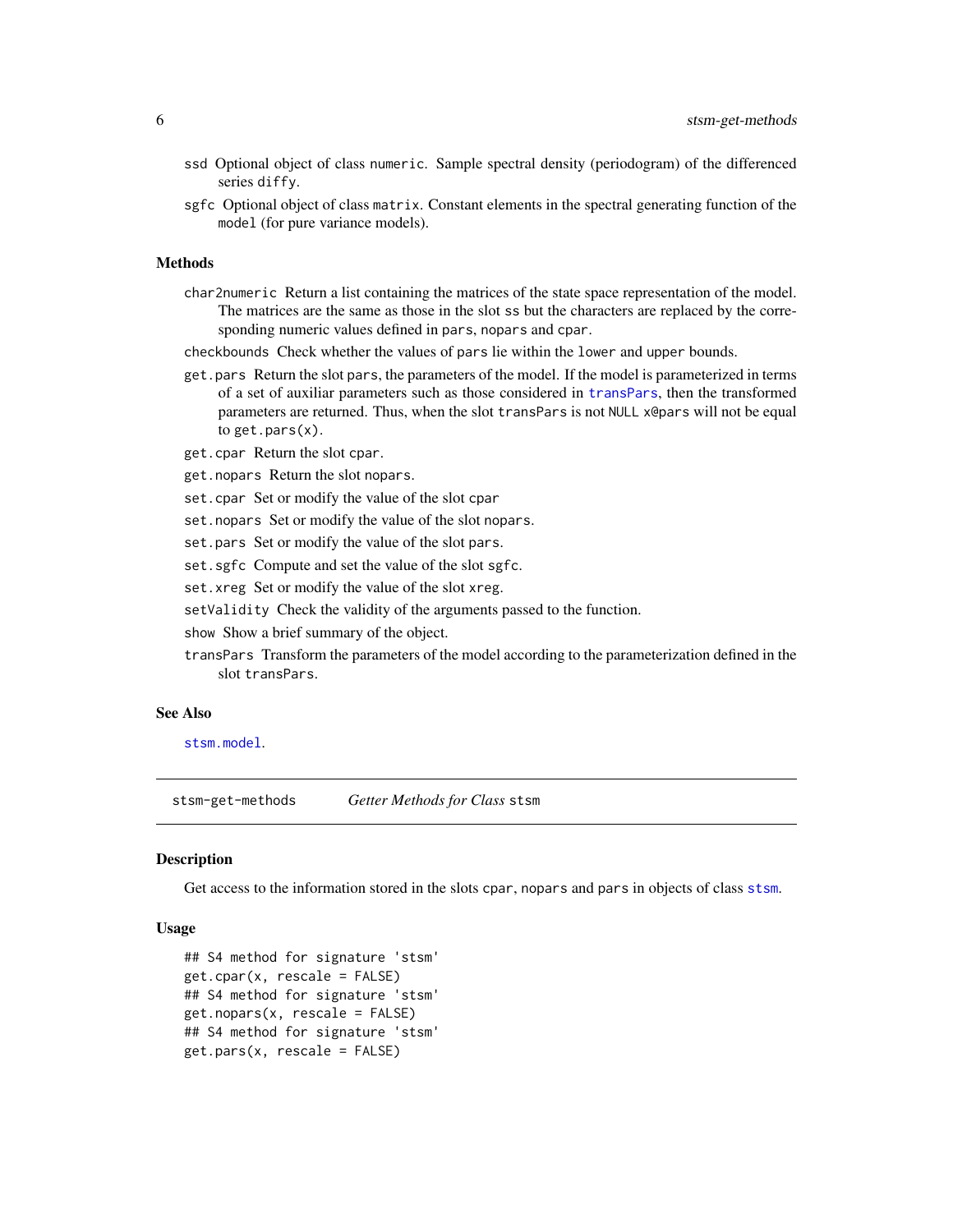# <span id="page-6-0"></span>**Arguments**

| X       | an object of class stsm.                                                        |
|---------|---------------------------------------------------------------------------------|
| rescale | logical. If TRUE, relative variance parameters are rescaled into absolute vari- |
|         | ances. Ignored if x@cpar is null.                                               |

# Details

*Transformation of the parameters of the model.* The method [transPars](#page-12-1) allows parameterizing the model in terms of an auxiliar vector of parameters. The output of get.pars is returned in terms of the actual parameters of the model, i.e., the variances and the autoregressive coefficients if they are part of the model. With the standard parameterization,  $x \cdot \text{letransPars} = \text{NULL}, \text{get.pars}(x)$ returns the output stored in x@pars. When the model is parameterized in terms of an auxiliar set of parameters  $\theta$ , get.pars return the variance parameters instead of the values of  $\theta$  that are stored in x@pars. For example, with x@transPars = "square" (where the variances are  $\theta^2$ ), ger.pars returns  $\theta^2$  while x@pars contains the vector  $\theta$ .

# *Absolute and relative variances.*

The model can be defined in terms of relative variances. In this case, the variance that acts as a scaling parameter is stored in the slot cpar. Otherwise, cpar is null and ignored. Typically, the scaling parameter will be chosen to be the variance parameter that is concentrated out of the likelihood function.

If rescale = TRUE, the relative variance parameters are rescaled into absolute variance parameters  $(i.e., they are multiplied by x@cpar)$  and then returned by these methods. If rescale = FALSE, relative variance parameters are returned, that is, the variances divided by the scaling parameter cpar. Since the scaling parameter is one of the variances, the relative variance stored in cpar is 1 (the parameter divided by itself).

*Transformation of parameters in a model defined in terms of relative variances.* When a model is defined so that the parameters are the relative variances (cpar is not null) and a parameterization transPars is also specified, then the transformation of parameters is applied to the relative variances, not to the absolute variances. The relative variances are first transformed and afterwards they are rescaled back to absolute variances if requested by setting rescale = TRUE. The transformation transPars is applied to the parameters defined in pars; cpar is assumed to be chosen following other rationale; usually, it is the value that maximizes the likelihood since one of the variance parameters can be concentrated out of the likelihood function.

*Note.* When cpar is not null, it is more convenient to store in the slots pars and nopars the values of the relative variances, while the slot cpar stores the value of the scaling parameter rather than the relative variance (which will be 1). If the relative values were stored, then the scaling parameter would need to be recomputed each time the value is requested by get.cpar. Assuming that cpar is the parameter that is concentrated out of the likelihood function, the expression that maximizes the likelihood should be evaluated whenever the value is requested to be printed or to do any other operation. To avoid this, the scaling value is directly stored. This approach makes also sense with the way the method [set.cpar](#page-8-1) works.

*Note for users.* For those users that are not familiar with the design and internal structure of the stsm.class package, it is safer to use the get and set methods rather than retrieving or modifying the contents of the slots through the @ and @<- operators.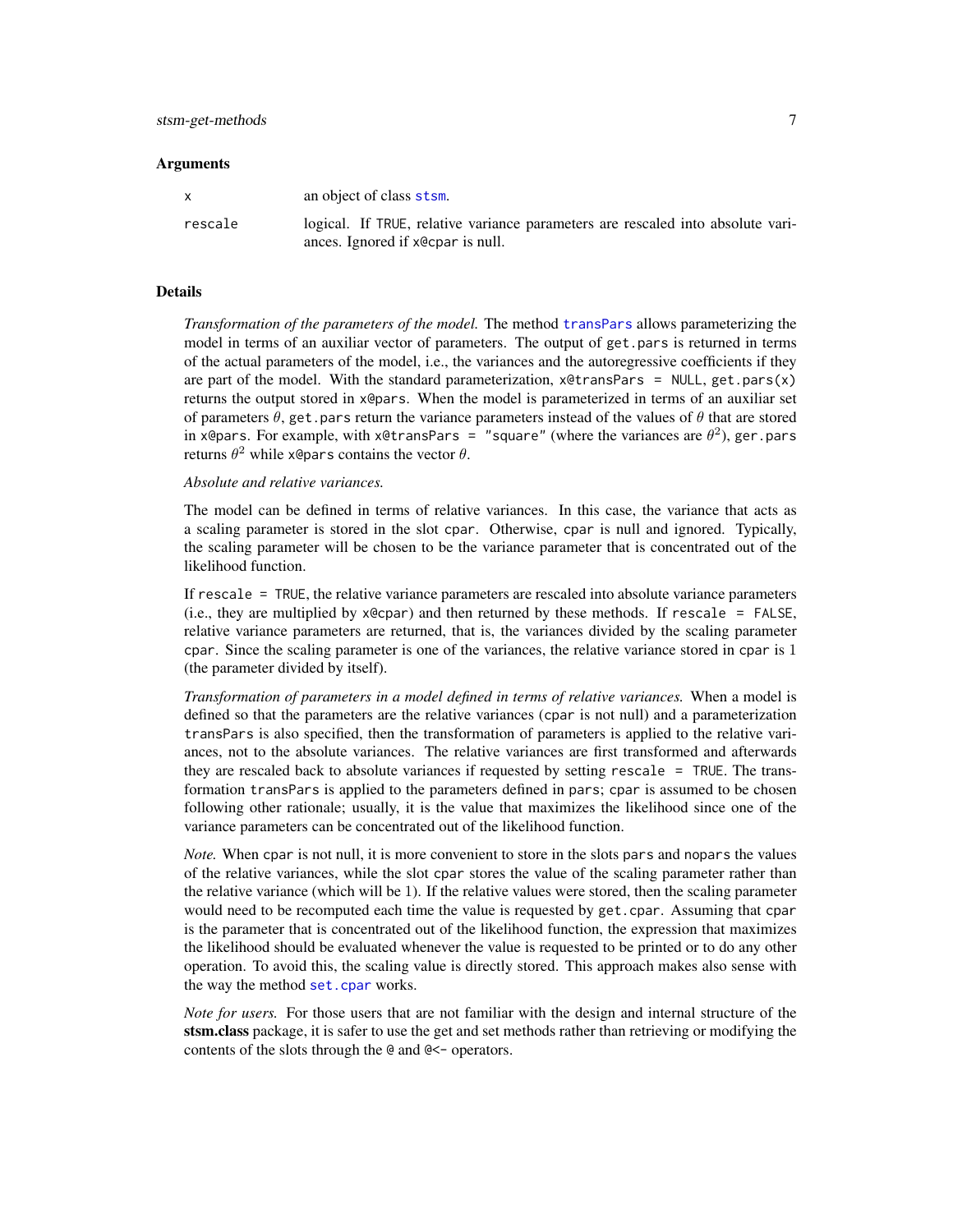#### Value

| get.cpar   | named numeric of length one. |
|------------|------------------------------|
| get.nopars | named numeric vector.        |
| get.pars   | named numeric vector.        |

# See Also

[stsm-class](#page-4-2).

# Examples

# sample models with arbitrary parameter values

```
# model in standard parameterization
# internal parameter values are the same as the model parameter
m <- stsm.model(model = "llm+seas", y = JohnsonJohnson,
 pars = c("var1" = 2, "var2" = 15, "var3" = 30)m@pars
get.pars(m)
# model parameterized, the variances are the square
# of an auxiliar vector of parameters
m <- stsm.model(model = "llm+seas", y = JohnsonJohnson,
  pars = c("var1" = 2, "var2" = 15, "var3" = 30), transPars = "square")
# auxiliar vector of parameters
m@pars
# parameters of the model, variances
get.pars(m)
# model rescaled, variances are relative to 'var1'
m <- stsm.model(model = "llm+seas", y = JohnsonJohnson,
  pars = c("var2" = 15, "var3" = 30), cpar = c("var1" = 2))
# internal values
m@pars
m@cpar
# relative variances
get.pars(m)
get.cpar(m)
# absolute variances
get.pars(m, rescale = TRUE)
get.cpar(m, rescale = TRUE)
# model defined in terms of relative variances
# and with the parameterization \code{transPars="square};
# the transformation is applied to the relative variances,
# the relative variances are first transformed and afterwards
# they are rescaled back to absolute variances if requested
m \le - stsm.model(model = "llm+seas", y = JohnsonJohnson,
  pars = c("var2" = 3, "var3" = 6), cpar = c("var1" = 2),
  transPars = "square")
c(get.cpar(m, rescale = FALSE), get.pars(m, rescale = FALSE))
```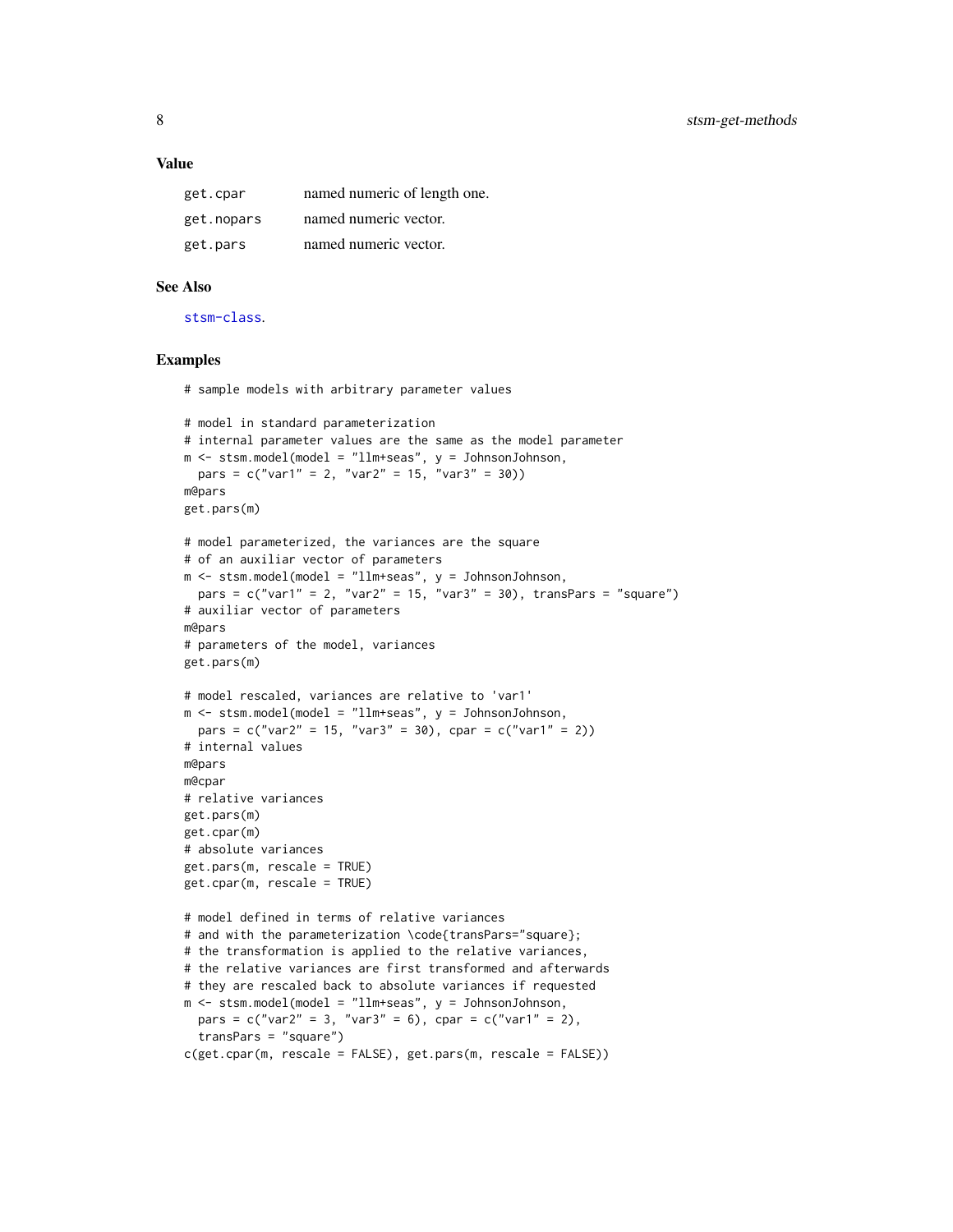```
c(get.cpar(m, rescale = TRUE), get.pars(m, rescale = TRUE))# when 'cpar' is defined, 'nopars' is also interpreted as a relative variance
# and therefore it is rescaled if absolute variances are requested
m <- stsm.model(model = "llm+seas", y = JohnsonJohnson,
 pars = c("var2" = 3), cpar = c("var1" = 2), nopars = c("var3" = 6),
  transPars = NULL)
v <- c(get.cpar(m, rescale = FALSE), get.pars(m, rescale = FALSE), get.nopars(m, rescale = FALSE))
v[c("var1", "var2", "var3")]
v <- c(get.cpar(m, rescale = TRUE), get.pars(m, rescale = TRUE), get.nopars(m, rescale = TRUE))
v[c("var1", "var2", "var3")]
# 'nopars' is rescaled as shown in the previous example
# but it is not affected by the parameterization chosen for 'pars'
m <- stsm.model(model = "llm+seas", y = JohnsonJohnson,
  pars = c("var2" = 3), cpar = c("var1" = 2), nopars = c("var3" = 6),
  transPars = "square")
v <- c(get.cpar(m, rescale = FALSE), get.pars(m, rescale = FALSE), get.nopars(m, rescale = FALSE))
v[c("var1", "var2", "var3")]
v <- c(get.cpar(m, rescale = TRUE), get.pars(m, rescale = TRUE), get.nopars(m, rescale = TRUE))
v[c("var1", "var2", "var3")]
```
<span id="page-8-2"></span>stsm-set-methods *Setter Methods for Class* stsm

#### <span id="page-8-1"></span>Description

Setter or modifier methods for objects of class [stsm](#page-4-1).

# Usage

```
## S4 method for signature 'stsm'
set.cpar(x, value, check = TRUE, inplace = FALSE)## S4 method for signature 'stsm'
set.nopars(x, v, check = TRUE, inplace = FALSE)## S4 method for signature 'stsm'
set.parse(x, v, check = TRUE, inplace = FALSE)## S4 method for signature 'stsm'
set\square s fc(x, input) ce = FALSE)
## S4 method for signature 'stsm'
set.xreg(x, xreg, coefs = NULL)
```
#### Arguments

| $\mathsf{x}$ | an object of class stsm. |
|--------------|--------------------------|
| value        | a numeric value.         |
|              | a numeric vector.        |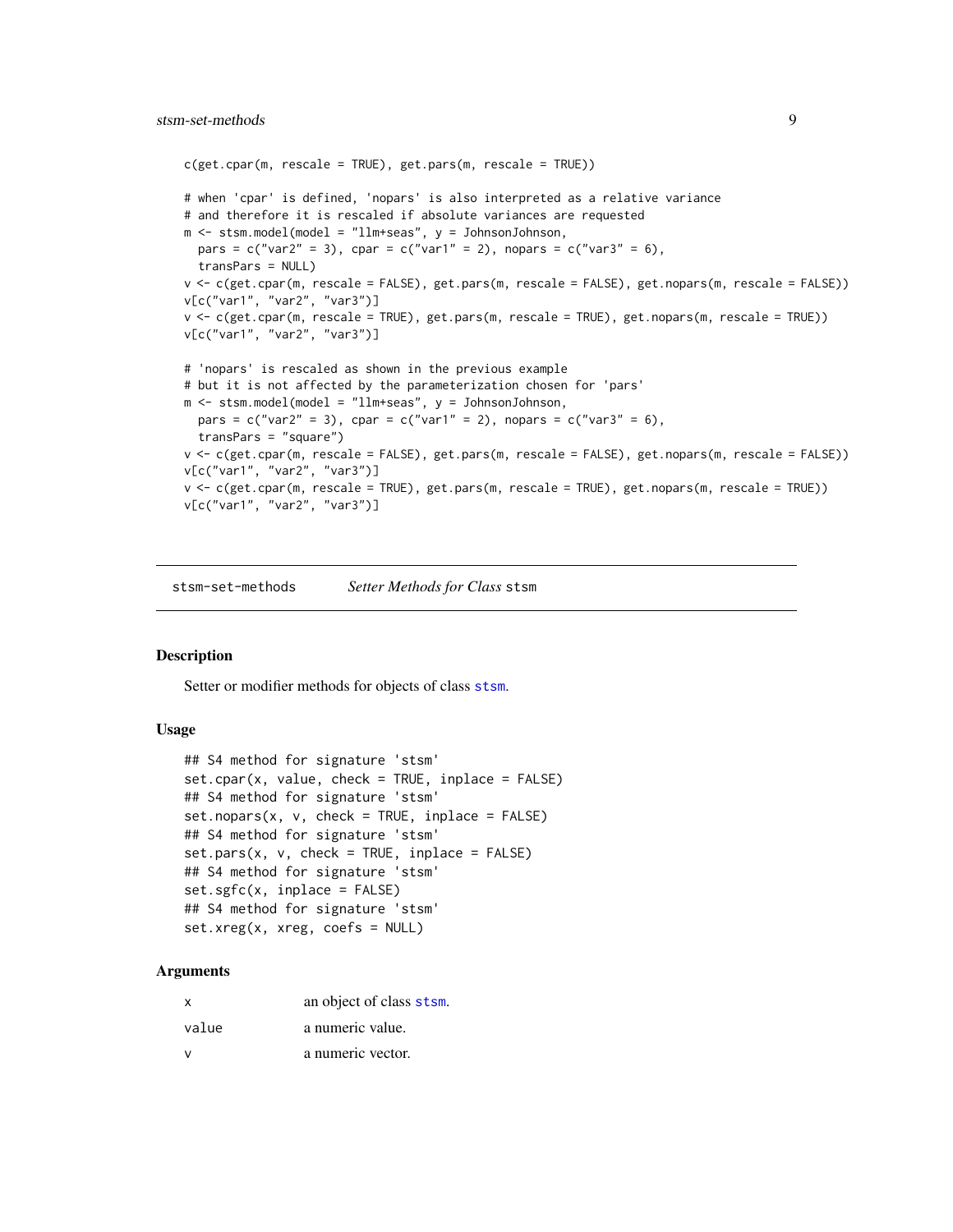<span id="page-9-0"></span>

| check   | logical. If TRUE, the resulting model is checked for consistency with the defini-<br>tion of the stsm object.                                                                                                                               |
|---------|---------------------------------------------------------------------------------------------------------------------------------------------------------------------------------------------------------------------------------------------|
| inplace | logical. If TRUE, the input object x is modified in place instead of returning the<br>whole object.                                                                                                                                         |
| xreg    | a matrix or numeric vector of external regressors. The number of rows or length<br>of the vector must be equal to the length of x@y. If column names are specified<br>they are used to name the parameters in the slot pars.                |
| coefs   | an optional vector containing the value of the coefficients related to the regres-<br>sors xreg. If the elements of the vector do not contain names they are assumed<br>to be defined in the same order as the columns in the matrix x reg. |

# Details

*Models parameterized with non-null* transPars*.* If the model is parameterized according to a non-null value of the slot transPars, the argument v must contain the values of the auxiliar set of parameters  $\theta$  rather than the actual parameters (variances and autoregressive coefficients). For example, with x@transPars = "square" the variances are  $\theta^2$ . Although this design may seem to disagree with the getter methods [stsm-get-methods](#page-5-1), the relevant input for the setter methods is actually the auxiliar values  $\theta$ . Be aware that if transPars is not null the parameters are transformed by get.pars according to the selected parameterization. Therefore, v must be referred to the nontransformed parameters.

The previous comment does not apply to the argument value since cpar is not affected by transPars.

*Setter methods are safer.* For those users that are not familiar with the design and internal structure of the stsm.class package, it is safer to use setter methods rather than modifying the contents of the slots through the @<- operator. See the examples below.

*Modifying the input object in-place.* Instead of returning the whole object and create a new one or overwrite the original, it is possible to modify just the desired slot in the original object that is passed as input. In the former case the stsm object returned by the method must be assigned to another object using the usual operator <-. In the latter approach, the stsm object that is passed as argument is modified in-place. See the example below. The solution to modify an object in-place is taken from [this post.](http://tolstoy.newcastle.edu.au/R/help/04/02/0966.html) This option is not a customary solution in R, however, it seems suitable in this context. The real benefit of this approach would depend on how R deals with objects that are returned from functions. If assigning the output to a new object involves making copies of all the slots, then modifying the object in-place would most likely be more efficient since the desired slot is directly modified avoiding copying the whole object.

After R version 3.1 this issue may become less critical. One of the new features reported in the release of R 3.1 states: *Avoid duplicating the right hand side values in complex assignments when possible. This reduces copying of replacement values in expressions such as Z\$a <- a0*. A related discussion for S4 classes can be found in [this post.](http://stackoverflow.com/questions/22448198/does-r-copy-unevaluated-slots-in-s4-classes-on-assignment/)

*Constant terms in the spectral generating function.* In pure variance models, some elements of the spectral generating function (s.g.f.) do not depend on the parameters and can be stored as constants. The method set.sgfc computes and stores those elements as a matrix in the slot sgfc. This is useful for example when working with maximum likelihood methods in the frequency domain. In that context, the spectral generating function has to be updated several times for different parameter values. Having the information about the constant terms in the slot sgfc saves several computations whenever the s.g.f. is requested. For details about the s.g.f see [stsm.sgf](#page-20-1).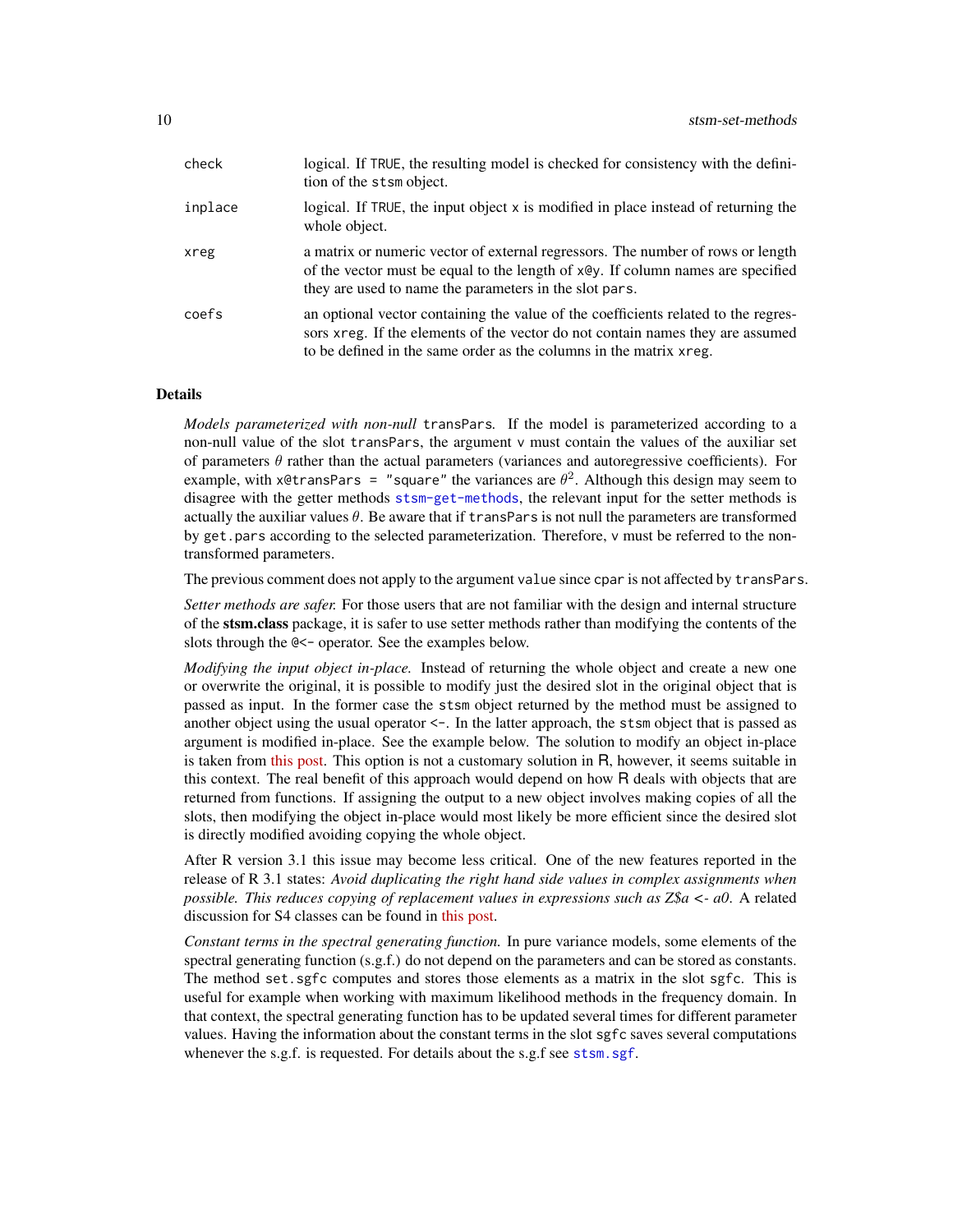# <span id="page-10-0"></span>stsm-set-methods 11

*Further setter methods.* Future versions may include additional setter methods, for example to change the slot model or to modify the time series x@y. The latter would also require updating the slots diffy and ssd if requested. Additional methods are not available in the current version because defining a new object by means of [stsm.model](#page-17-1) will often be better than modifying one of those slots that do not have a setter method.

# Value

If the slot is modified in place, inplace=TRUE, nothing is returned, the corresponding slot of the object m passed as argument is modified in place.

If inplace=FALSE, a new stsm object is returned. It contains the same information as the input object m except for the slot that has been modified.

# See Also

[stsm-class](#page-4-2), [stsm.sgf](#page-20-1).

# Examples

```
# sample models with arbitrary parameter values
m <- stsm.model(model = "llm+seas", y = JohnsonJohnson,
  pars = c("var1" = 2, "var2" = 15, "var3" = 30)get.pars(m)
# correct modification
m1 \le - set.pars(m, c(1, 2, 3))get.pars(m1)
m1 \le - set.pars(m, c(var1 = 11))
get.pars(m1)
# correct but error prone
ml@pars[] < -c(4, 22, 33)get.pars(m1)
ml@pars < -c(var1 = 1, var2 = 2, var3 = 3)get.pars(m1)
# inconsistent assignment (error returned)
# 'var4' is not a parameter of model 'llm+seas'
try(m1 \le set.pars(m, c(var4 = 4)))
# inconsistent assignment (no error returned)
# the error is not noticed at this point
# unless 'validObject' is called
m1 <- mm1@pars["var4"] <- 4
get.pars(m1)
try(validObject(m1))
# modify only one element
ml \leftarrow set.parse(m, v=c(var1=22))get.pars(m1)
# wrong assignment, the whole vector in the slot is overwritten
# no error returned at the time of doing the assignment
```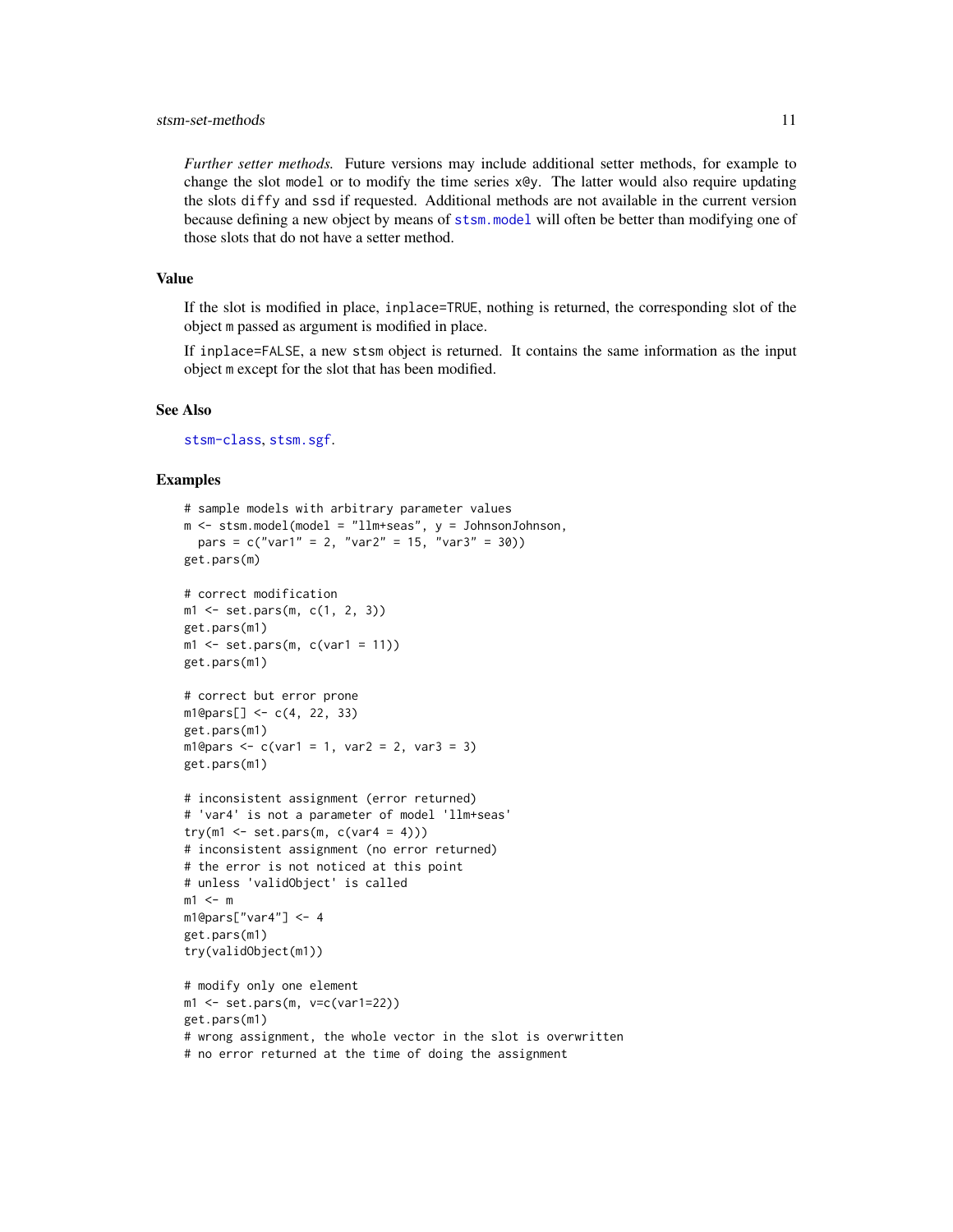```
ml@pars < c(var1 = 1)get.pars(m1)
try(validObject(m1))
# consistent assignment but maybe not really intended
# all the elements are set equal to 12
m1 <- m
m1@pars[] <- 12
get.pars(m1)
# warning returned by 'set.pars'
m2 <- set.pars(m, 12)
get.pars(m2)
# wrong value unnoticed (negative variance)
m1 <- mm1@pars[] <- c(-11, 22, 33)
get.pars(m1)
# negative sign detected by 'set.pars'
try(m1 <- set.pars(m, c(-11, 22, 33)))
# inplace = FALSE
# the whole object 'm' is assigned to a new object,
# which will probably involve making a copy of all the slots
m \leq -set.parse(m, c(1,2,3), inplace = FALSE)get.pars(m)
# inplace = TRUE
# the output is not assigned to a new object
# the only operation is the modification of the slot 'pars'
# no apparent additional internal operations such as copying unmodified slots
get.pars(m)
set.pars(m, c(11,22,33), inplace = TRUE)
get.pars(m)
# set a matrix of regressors
xreg \leftarrow \text{cbind}(xreg1 = seq\_len(84), xreg2 = c(rep(0, 40), rep(1, 44)))m <- stsm.model(model = "llm+seas", y = JohnsonJohnson, xreg = xreg)
m
# set a new matrix of regressors to an existing
xreg3 <- seq(length(m@y))
m2 <- set.xreg(m, xreg3)
m2
# remove the external regressors
m3 <- set.xreg(m, NULL)
m3
m3@xreg
# initialize the coefficients to some values
m <- stsm.class::stsm.model(model = "llm+seas", y = JohnsonJohnson,
 pars = c("xreg1" = 10), xreg = xreg)m
m <- stsm.class::stsm.model(model = "llm+seas", y = JohnsonJohnson,
  pars = c("xreg2" = 20, "xreg1" = 10), xreg = xreg)
m
```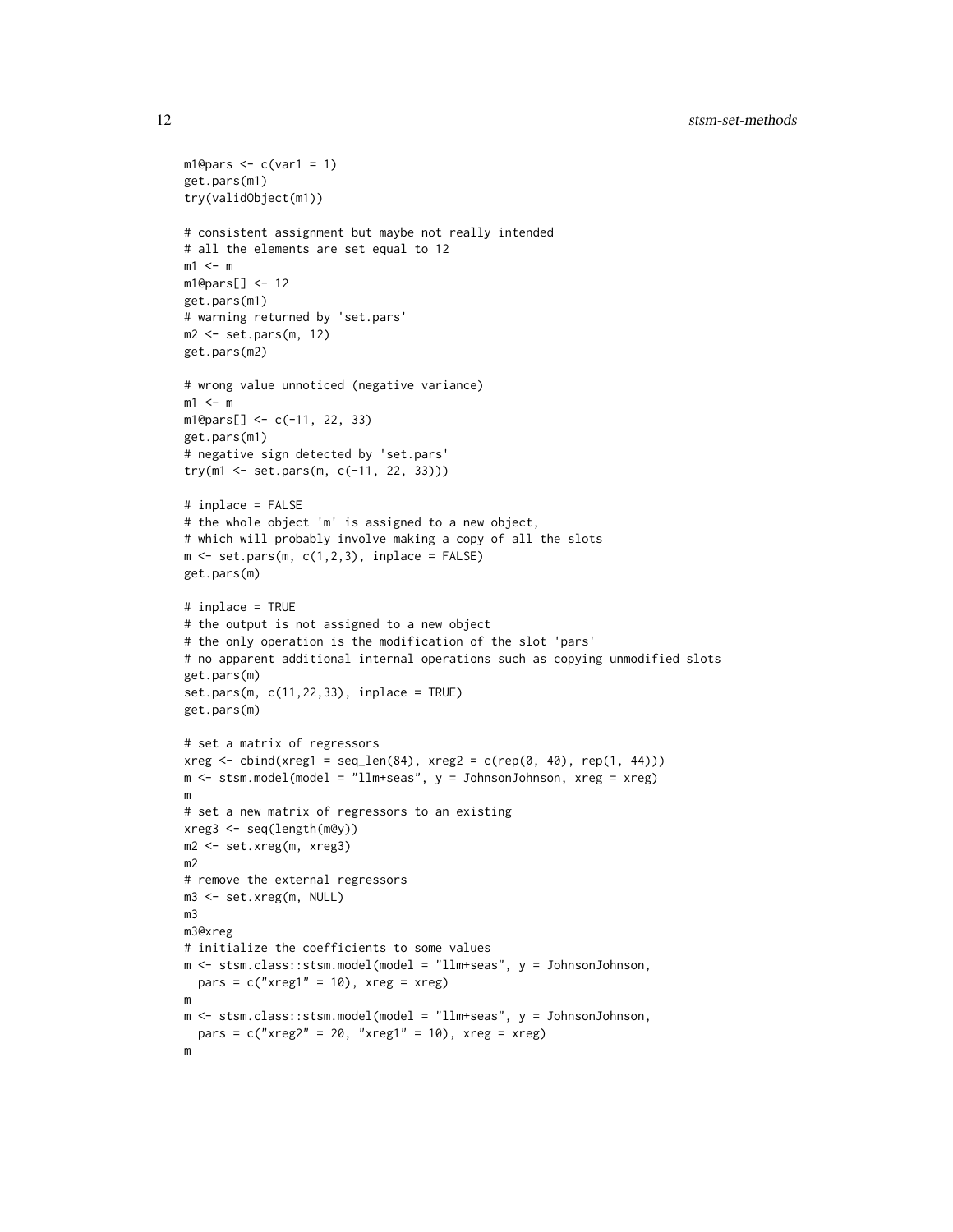<span id="page-12-0"></span>stsm-show-methods *Display an Object of Class* stsm

# Description

This method displays summary information about an object of class [stsm](#page-4-1).

# Usage

## S4 method for signature 'stsm' show(object)

# Arguments

object an object of class [stsm](#page-4-1).

# Details

A succinct summary of the object (name of the model and parameter values) is printed.

#### Value

Invisible NULL.

# See Also

[stsm-class](#page-4-2).

# Examples

```
m <- stsm.model(model = "llm+seas", y = JohnsonJohnson,
  pars = c("var1" = 2, "var2" = 15, "var3" = 30)show(m)
# or just
m
```
stsm-transPars-methods

*Parameterization of Models Defined in the Class* stsm

# <span id="page-12-1"></span>Description

This method provides different transformations of the parameters of a structural time series model.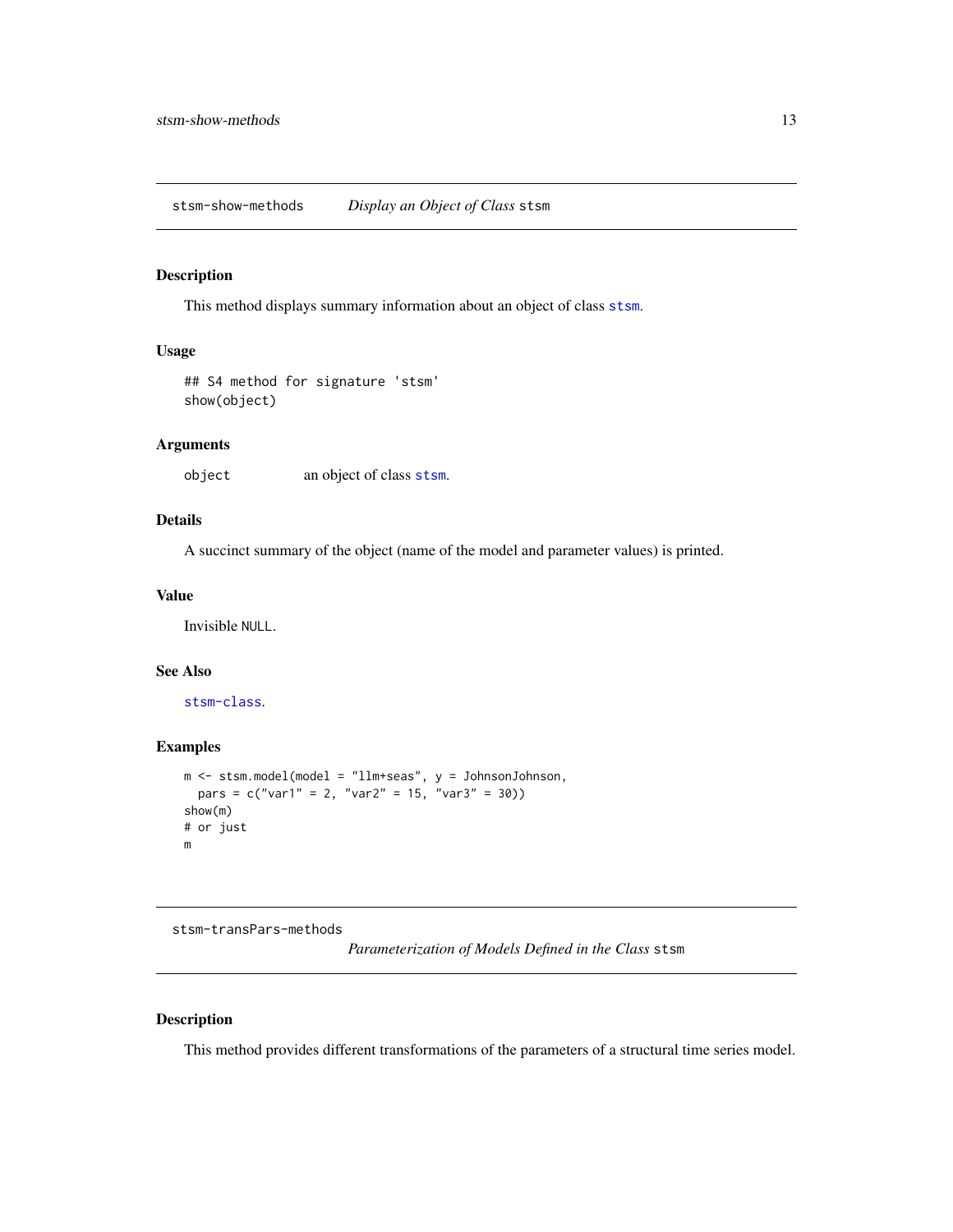# <span id="page-13-0"></span>Usage

```
## S4 method for signature 'generic'
transPars(x,
    type = c("square", "StructTS", "exp", "exp10sq"),
    gradient = FALSE, hessian = FALSE,
    rp, sclrho = 1.7, sclomega = 1.7, ftrans = NULL, ...)
## S4 method for signature 'numeric'
transPars(x,
    type = eval(formals(stsm.class::transPars)$type),
    gradient = FALSE, hessian = FALSE,
    rp, sclrho = 1.7, sclomega = 1.7, ftrans = NULL, ...)
## S4 method for signature 'stsm'
transParse(x, type = NULL,gradient = FALSE, hessian = FALSE,
   rp, sclrho = 1.7, sclomega = 1.7, ftrans = NULL, ...)
```
# Arguments

| X        | an object of class stsm.                                                                                                                    |
|----------|---------------------------------------------------------------------------------------------------------------------------------------------|
| type     | a character string indicating the type of transformation. Ignored if x is of class<br>stsm. See details.                                    |
| gradient | logical. If TRUE, first order derivatives of the transformation function with re-<br>spect to the parameters in the slot pars are returned. |
| hessian  | logical. If TRUE, second order derivatives of the transformation function with<br>respect to the parameters in the slot pars is returned.   |
| rp       | numeric value. Regularization parameter used with type = StrucTS. By default<br>it is the variance of the data x@y divided by 100.          |
| sclrho   | numeric value. Currently ignored.                                                                                                           |
| sclomega | numeric value. Currently ignored.                                                                                                           |
| ftrans   | a function defining an alternative transformation of the parameters. Ignored if x<br>is of class stsm. See example below.                   |
| $\cdots$ | additional arguments to be passed to ftrans.                                                                                                |

# Details

Rather than using the standard parameterization of the model (in terms of variances and autoregressive coefficients if they are part of the model), it can be parameterized in terms of an auxiliar set of parameters  $\theta$ . This may be useful for example when the parameters of the model are selected by means of a numerical optimization algorithm. Choosing a suitable parameterization ensures that the solution returned by the algorithm meets some constraints such as positive variances or autoregressive coefficients within the region of stationarity.

The method transPars can be applied both on a named vector of parameters, e.g. x@pars or on a model of class [stsm](#page-4-1).

When the slot transPars is not null, the model is parameterized in terms of  $\theta$ . The following transformation of parameters can be considered: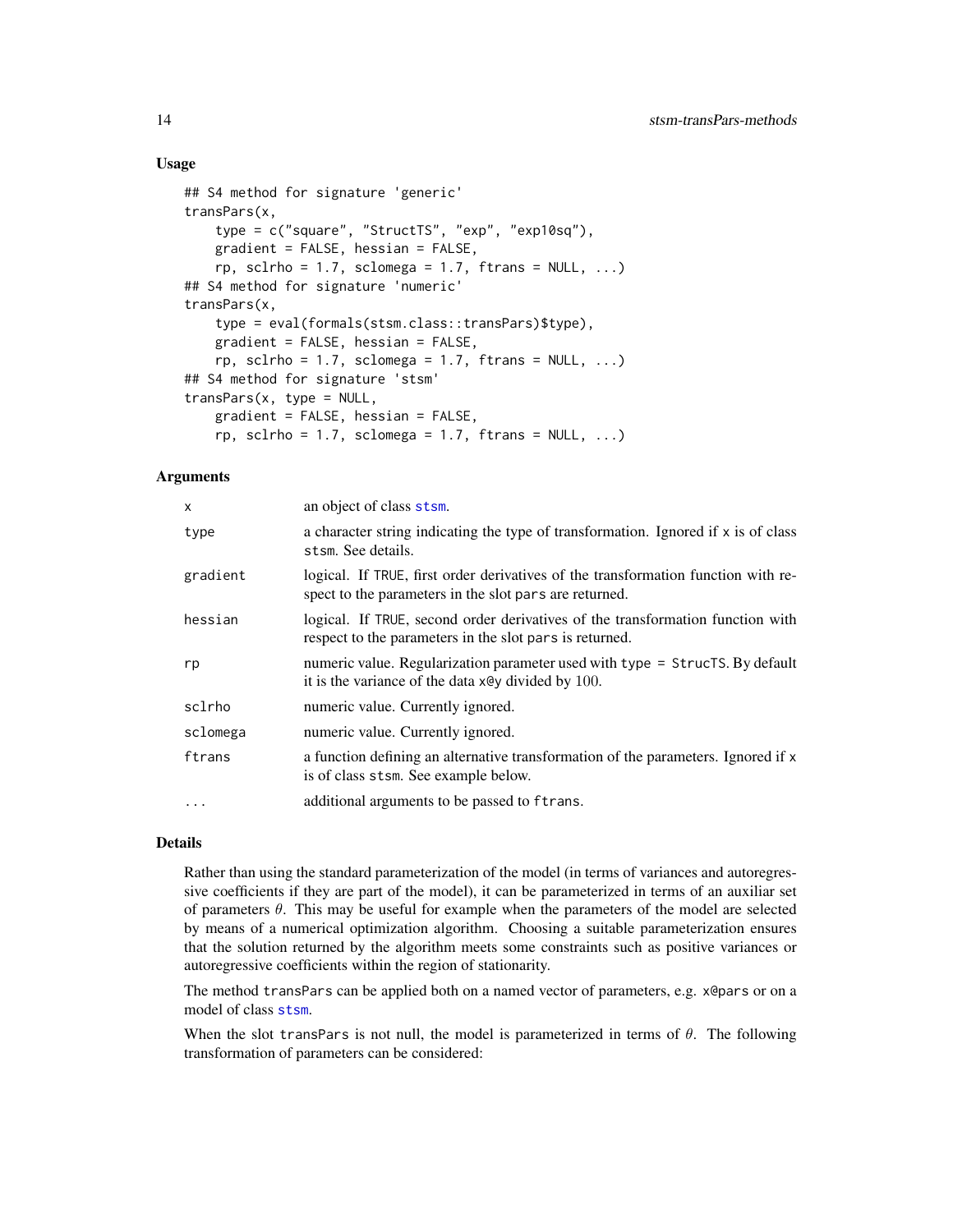- <span id="page-14-0"></span>• "square": the variance parameters are the square of  $\theta$ .
- "StructTS": transformation used in the function [StructTS](#page-0-0) of the stats package.
- "exp": the variance parameters are the exponential of  $\theta$ .
- "exp10sq": the variance parameters are  $(exp(-\theta)/10)^2$ .

In the model trend+ar2 defined in [stsm.model](#page-17-1), the autoregressive coefficients,  $\phi$ , are transformed to lie in the region of stationarity: given  $z1 = \phi_1/(1 + |\phi_1|)$ ,  $z2 = \phi_2/(1 + |\phi_2|)$ , the transformed coefficients are  $\phi_1^* = z_1 + z_2$  and  $\phi_2 = -z_1 \cdot z_2$ .

Other transformations can be defined through the argument ftrans, which can also be defined in the slot transPars of a stsm object. ftrans must be a function returning a list containing an element called pars and two other optional elements called gradient and hessian. The parameters to be transformed are identified by their names. The variances follow the naming convention of the regular expression " $\varphi$ var $\text{d}{1,2}\$ ", e.g. var1, var2,... The variances of the initial state vector may also be transformed if they are included in the slot pars; their names follow a similar naming convention, P01, P02,... An example of ftrans is given below.

*Note:* If a transformation is defined by means of ftrans the user may need to update the slots lower and upper if some bounds are still applied to the auxiliar parameters. For example, transPars="StructTS" does not always yield positive variances and hence lower bounds equal to 0 are needed. By default lower and upper bounds are not considered if ftrans is used.

The output of [get.pars](#page-5-2) is given in terms of the actual parameters of the model. For example, if the model is parameterized so that  $\theta^2$  are the variances of the model and  $\theta$  are the auxiliar parameters then, the slot pars contains the values of  $\theta$  and ger.pars returns  $\theta^2$ .

The transformation transPars is applied to the parameters included in the slot pars. The transformation does not affect nopars and cpar. The former slot is considered fixed while the latter will in practice be set equal to a particular value, for example the value that maximizes the concentrated likelihood function, for which a specific expression can be obtained.

# Value

A list containing a named numeric vector with the values of the transformed parameters. If requested, the gradient and Hessian of the transformation function with respect to the parameters are returned.

# See Also

[stsm-class](#page-4-2), [get.pars](#page-5-2).

# Examples

# sample models with arbitrary parameter values

```
# model in standard parameterization
# ower bounds imposed on the variance parameters
m \le - stsm.model(model = "llm+seas", y = JohnsonJohnson,
 pars = c("var1" = 2, "var2" = 15, "var3" = 30), transParse = NULL)get.pars(m)
m@lower
```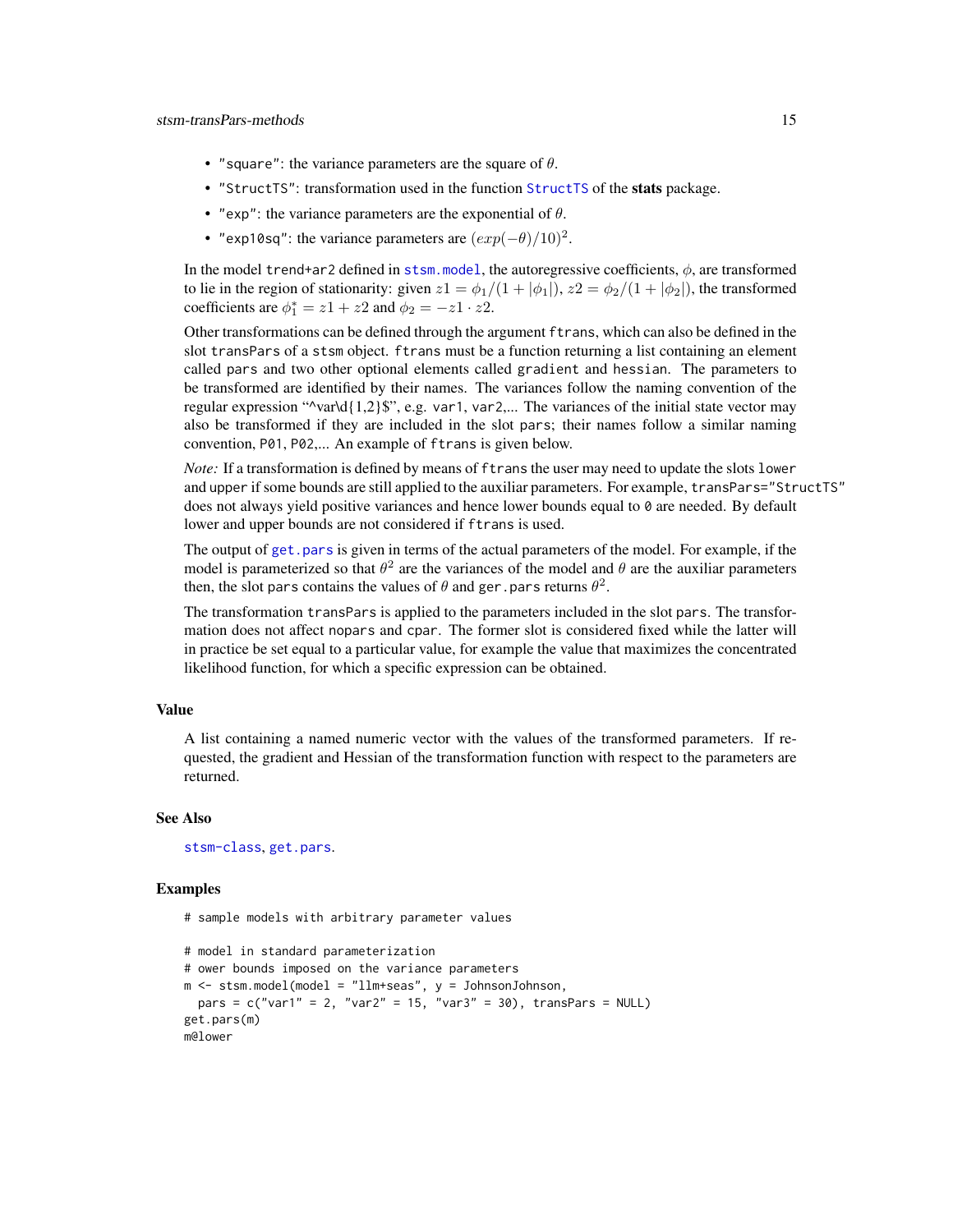```
# square transformation
# negative values are allowed in 'pars' since
# the square will yield positive variances
# in fact no lower bounds need to be imposed on the auxiliar parameters
m <- stsm.model(model = "llm+seas", y = JohnsonJohnson,
 pars = c("var1" = -2, "var2" = -5, "var3" = 10), transPass = "square")validObject(m)
m@lower
m@pars
get.pars(m)
# 'ftrans', alternative transformation of parameters;
# the following parameterization is sometimes found:
# variance = exp(-theta) / 10
# the function 'ftrans' following the rules given in the details
# above can be defined as follows:
ftrans \leq function(x, gradient = FALSE, hessian = FALSE)
{
  tpars <- x
  p \leftarrow length(x)nmspars \leq names(x)idvar <- grep("^var|P0\\d{1,2}$", nmspars, value = FALSE)
  if (gradient) {
   d1 <- rep(NA, p)
   names(d1) <- nmspars
  } else d1 <- NULL
  if (hessian) {
    d2 <- matrix(0, p, p)
    rownames(d2) <- colnames(d2) <- nmspars
  } else d2 <- NULL
  if (length(idvar) > 0) {
    tpars[idvar] <- exp(-x[idvar]) / 10
  } else warning("No changes done by 'transPars'.")
  if (gradient)
  {
    if (length(idvar) > 0)
      d1[idvar] <- -tpars[idvar]
  }
  if (hessian) {
    diag(d2)[idvar] <- tpars[idvar]
  }
 list(pars = tpars, gradient = d1, hessian = d2)}
# now 'ftrans' can be passed to 'transPars' and be applied
# on a named vector of parameters or on a 'stsm' object
transParse(c("var1" = 2, "var2" = 15, "var3" = 30),ftrans = ftrans, gradient = TRUE, hessian = TRUE)
```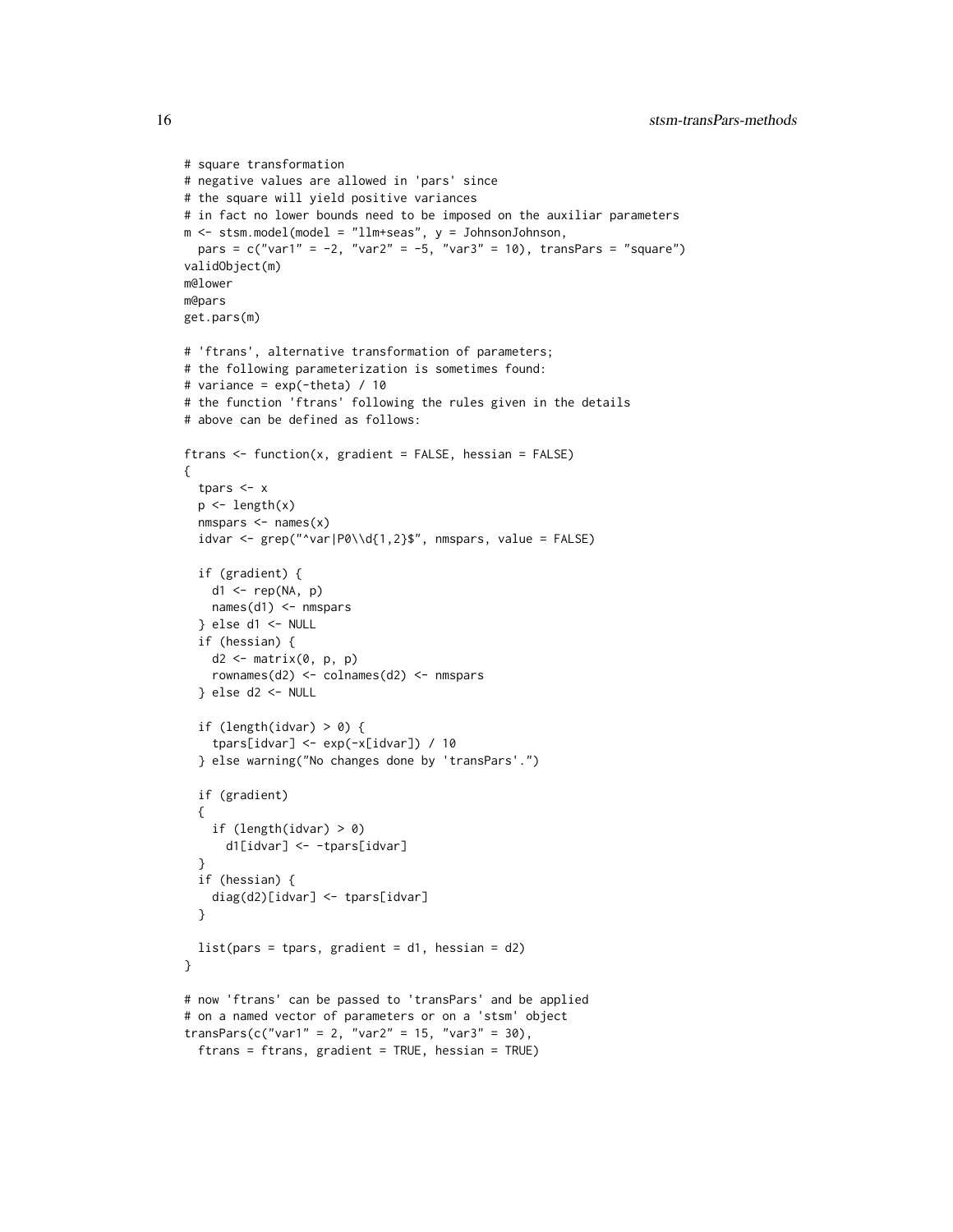```
m \le - stsm.model(model = "llm+seas", y = JohnsonJohnson,
 pars = c("var1" = 2, "var2" = 15, "var3" = 30), transPars = ftrans)
get.pars(m)
```
stsm-validObject-methods

*Check the Validity of an Object of Class* stsm

# Description

Methods to check the validity of an object of class [stsm](#page-4-1).

# Usage

```
## S4 method for signature 'stsm'
check.bounds(x)
## S4 method for signature 'stsm'
validObject(object)
```
# Arguments

| X      | an object of class stsm. |
|--------|--------------------------|
| object | an object of class stsm. |

# Details

check.bounds checks that the values in the slot pars lie within the lower and upper bounds. These bounds are stored in the slots lower and upper. Default values or specific values can be given when creating the object by means of [stsm.model](#page-17-1).

check.bounds is called by validObject. In some settings it may be required to check only that the parameters are within the required bounds.

validObject checks additional requirements: e.g. all the parameters taking part in the selected model are either in the slots pars, nopars or cpar;

it is also checked that the parameters are no duplicated in those slots.

This method is called by [stsm-set-methods](#page-8-2) defined for the slots pars, nopars or cpar. That's why it is safer to use the setter methods instead of a direct modification through the operator  $\mathbb{R}$  -.

# Value

If the input object is valid according to the class definition, the logical TRUE is returned. Otherwise, an error message is returned.

# See Also

[stsm-class](#page-4-2) and examples in [stsm-set-methods](#page-8-2).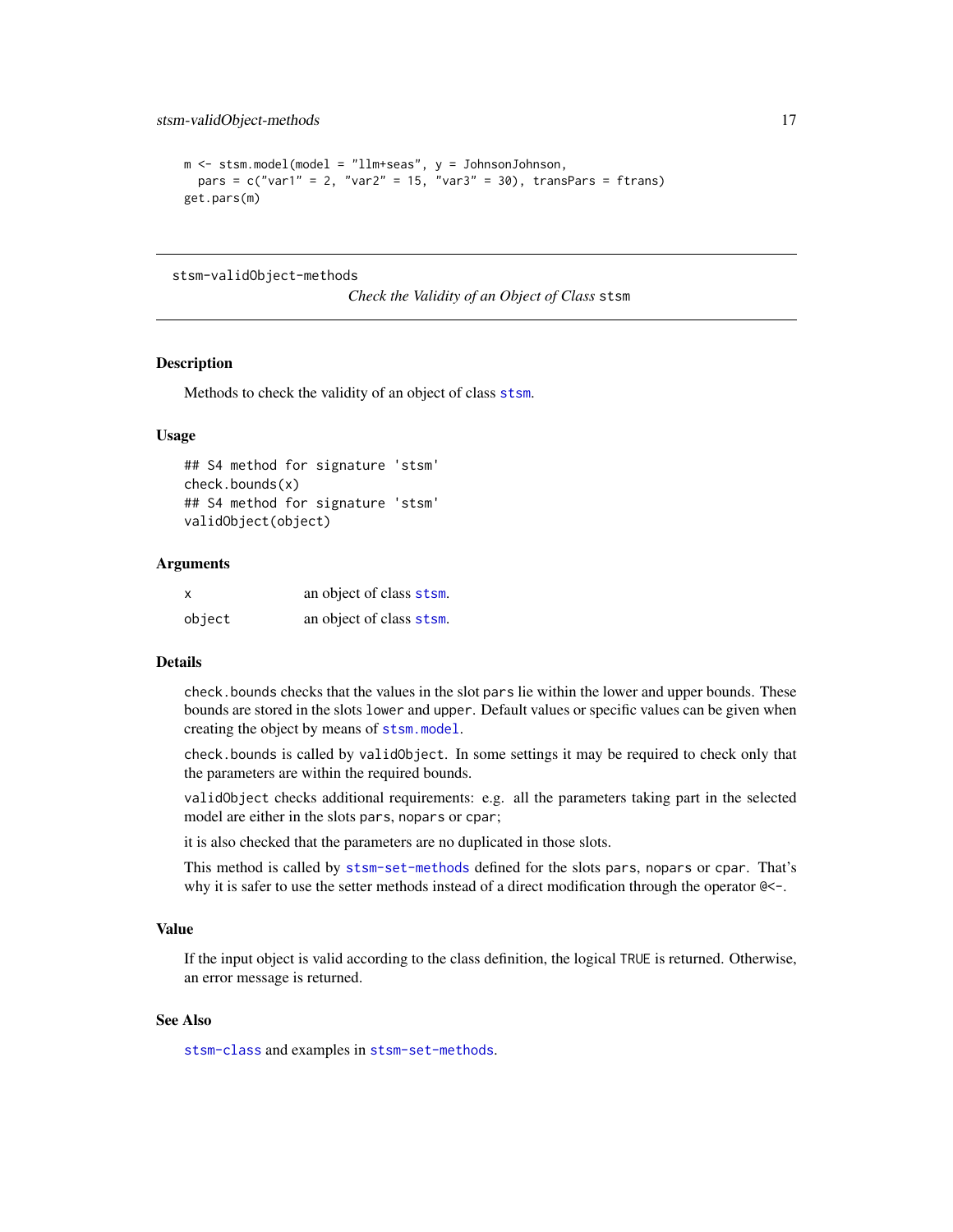# Examples

```
m <- stsm.model(model = "llm+seas", y = JohnsonJohnson,
 pars = c("var1" = 2, "var2" = 15, "var3" = 30)validObject(m)
# force a wrong value (negative variance)
m@pars[1] < -1try(validObject(m))
try(check.bounds(m))
# duplicates not allowed
m <- stsm.model(model = "llm+seas", y = JohnsonJohnson,
 pars = c("var1" = 2, "var2" = 15, "var3" = 30)# try to define 'var1', already in 'pars', in the slot 'nopars'
try(m <- set.nopars(m, c(var1=22)))
# force a duplicate
m@nopars <- c(m@nopars, var1 = 22)
try(validObject(m))
```
<span id="page-17-1"></span>stsm.model *Wrapper for Constructor of Objects of Class* stsm

#### Description

Interface to define an object of class [stsm](#page-4-1). This is a wrapper function to constructor [new](#page-0-0).

# Usage

```
stsm.model(model = c("local-level", "local-trend", "BSM",
  "llm+seas", "trend+ar2"),
 y, pars = NULL, nopars = NULL, cpar = NULL, xreg = NULL,
 lower = NULL, upper = NULL, transPars = NULL,
 ssd = FALSE, sgfc = FALSE)
```
# Arguments

| model  | a character selecting the structural time series model.                                                                               |
|--------|---------------------------------------------------------------------------------------------------------------------------------------|
| y      | a univariate time series, ts.                                                                                                         |
| pars   | initial values for the parameters of the model. It must be a named vector.                                                            |
| nopars | optional named numeric containing the remaining parameters of the model not<br>included in pars and cpar.                             |
| cpar   | optional named numeric of length one. See details.                                                                                    |
| xreg   | optional matrix or numeric vector of external regressors.                                                                             |
| lower  | optional named vector setting lower bounds to some parameters of the model.<br>The names must follow the same same labelling as pars. |

<span id="page-17-0"></span>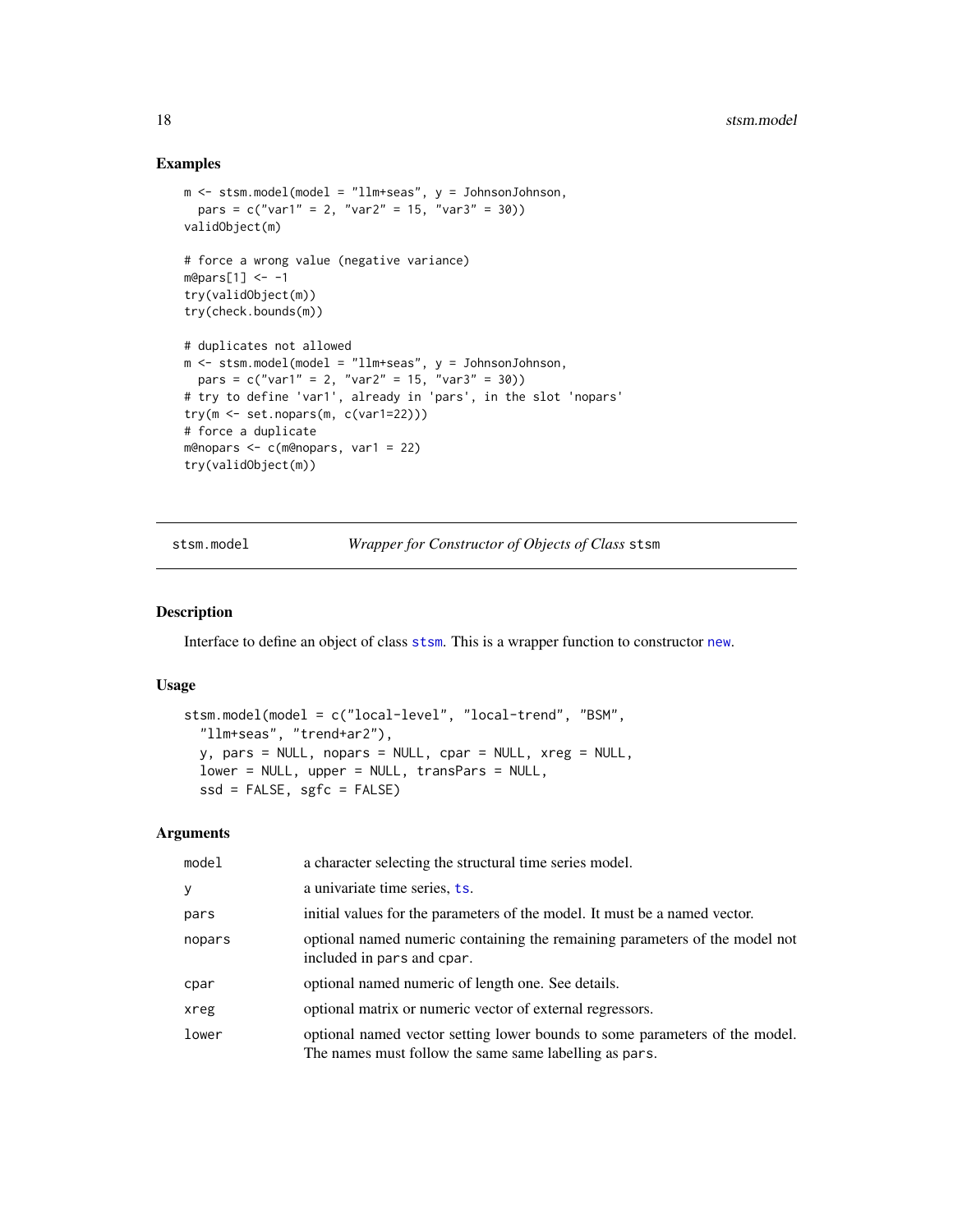<span id="page-18-0"></span>

| upper     | optional named vector setting upper bounds to some parameters of the model.<br>The names must follow the same same labelling as pars.                                            |
|-----------|----------------------------------------------------------------------------------------------------------------------------------------------------------------------------------|
| transPars | optional character choosing one of the parameterizations defined in transpars<br>or a function defining an alternative parameterization.                                         |
| ssd       | logical. If TRUE, the sample spectral density (periodogram) of the stationary<br>transformation of the data is computed and stored in the slot ssd. Otherwise, it<br>is ignored. |
| sgfc      | logical. If TRUE, constants terms of the spectral generating function related to<br>the chosen model are computed and stored in the slot sgfc. Otherwise, it is<br>ignored.      |

# **Details**

*Slot* pars *and* nopars*.* In some situations it is convenient to split the vector of parameters in two vectors, the slot pars and the slot nopars. For example, when the parameters are to be estimated by an optimization algorithm, only the parameters in pars are allowed to change while the parameters in nopars are considered fixed.

*Scaling parameter* cpar*.* The model can be defined in terms of relative variances. In this case, the variance that acts as a scaling parameter is stored in the slot cpar. Otherwise, cpar is null and ignored. Typically, the scaling parameter will be chosen to be the variance parameter that is concentrated out of the likelihood function.

*Naming convention of parameters.* The parameters defined in the slots pars, nopars and cpar must be labelled according to the following naming convention. The variance parameters abide by the regular expression " $\varphi$ var $\mathrm{d}\{1,2\}$ ", e.g. var1, var2,... The variances of the initial state vector, P0, follow a similar naming convention,  $P\emptyset$ 1,  $P\emptyset$ 2,... The elements of the initial state vector,  $a_0$ , are similarly denoted as  $a$ 01,  $a$ 02,...

*Default values.* Default values are assigned to the slots pars, nopars and cpar if they are no defined in their corresponding arguments passed to stsm.model. By default, the variance parameters are defined in the slot pars with value 1. The initial state vector is assigned by default to nopars, it takes on zero values except for the first element that takes the value of the first observation in the data. The variance of the initial state vector is assigned by default to nopars as well. By default it takes on the value 10000 times the variance of the data.

If the argument pars is not NULL, no other parameters are stored in the slot pars. If the argument nopars is not NULL, the parameters in that argument are added to the other default parameters. This is more convenient in practice. See the examples below.

*Alternative parameterizations.* See [transPars](#page-12-1) for available parameterizations of the model. The definition of a function to be defined in the slot transPars is also explained there.

*Stationary transformation of the data.* The sample spectral density is computed for the differenced time series y. The differencing filter is chosen so that the data are rendered stationary according to the selected model. The stationary form of each model is given in [stsm.sgf](#page-20-1).

### Value

An object of class [stsm](#page-4-1).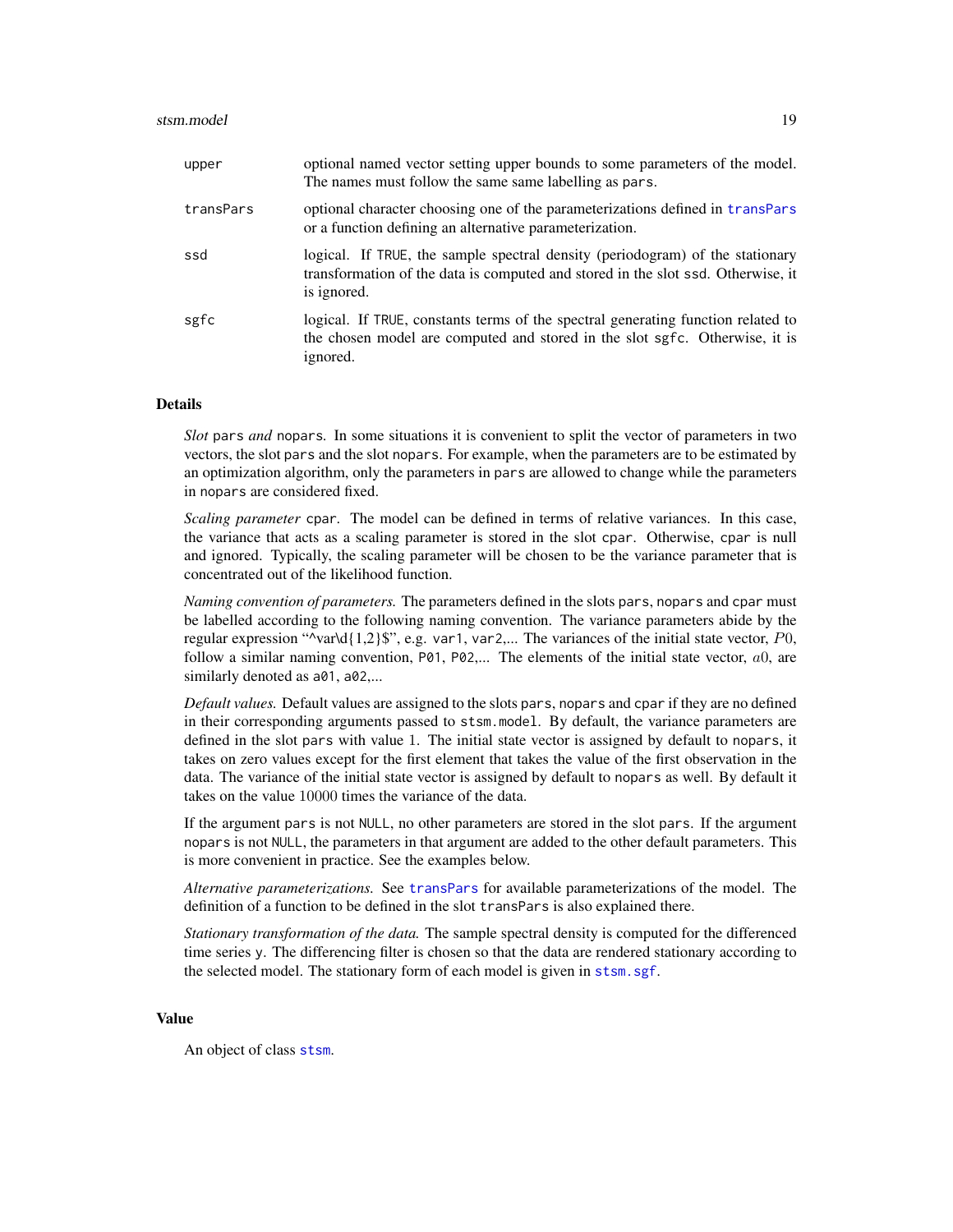#### Available models

The local level model consists of a random walk plus a Gaussian disturbance term.

The measurement equation is:

$$
y[t] = m[t] + e[t], e[t] \sim N(0, \sigma_1^2)
$$

The state equation is:

$$
m[t+1] = m[t] + v[t], v[t] \sim N(0, \sigma_2^2)
$$

The local trend model consists of a trend where the slope evolves as a random walk. The measurement equation is:

$$
y[t] = m[t] + e[t], e[t] \sim N(0, \sigma_1^2)
$$

The state equations are:

$$
m[t+1] = m[t] + n[t] + v[t], v[t] \sim N(0, \sigma_2^2)
$$

$$
n[t+1] = n[t] + w[t], w[t] \sim N(0, \sigma_3^2)
$$

Setting  $var3 = 0$  yields the local level model. The constraint  $var2 = 0$  involves a smooth trend. The basic structural model consists of a local trend model plus a seasonal component.

The measurement equation is:

$$
y[t] = m[t] + s[t] + e[t], e[t] \sim N(0, \sigma_1^2)
$$

The state equations are the same as the local trend model plus a seasonal component:

$$
s[t+1] = -s[t] - \ldots - s[t - freq + 2] + w[t], w[t] \sim N(0, \sigma_4^2)
$$

The restriction  $\sigma_4^2 = 0$  yields a deterministic seasonal pattern.

According to the labelling convention used in the package, the variance parameters  $\sigma_1^2$ ,  $\sigma_2^2$ ,  $\sigma_3^2$  and  $\sigma_4^2$  are respectively denoted "var1", "var2", "var3" and "var4".

# See Also

[stsm-class](#page-4-2).

#### Examples

```
# sample model with arbitrary parameter values
m \le - stsm.model(model = "llm+seas", y = JohnsonJohnson,
 pars = c("var1" = 2, "var2" = 6), nopars = c("var3" = 12))
m
# parameter values
v \leq c("var1" = 2, "var2" = 6, "var3" = 3, "var4" = 12)# define the parameter 'cpar'
```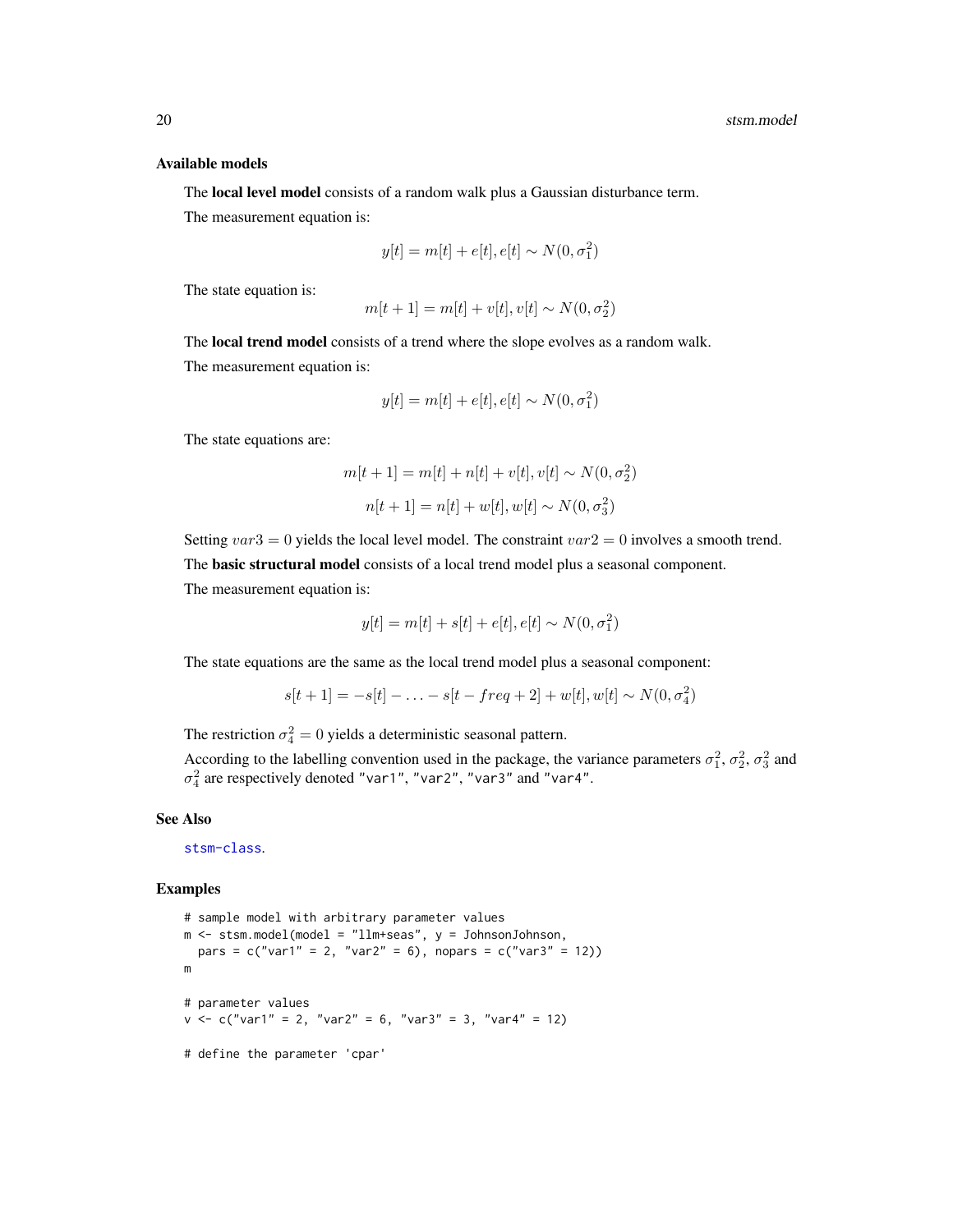# <span id="page-20-0"></span>stsm.sgf 21

```
# the remaining are defined by default to 'pars' and 'nopars'
m <- stsm.model(model = "BSM", y = JohnsonJohnson,
 pars = NULL, nopars = NULL, cpar = v[1])m@pars
m@nopars
m@cpar
# define the slot 'pars', only 'v[1]' is stored in 'pars'
# the remaining variances are moved to 'nopars' along
# with the initial state vector and its variances
m <- stsm.model(model = "BSM", y = JohnsonJohnson,
  pars = v[1])
m@pars
m@nopars
m@cpar
# define some of the parameters to be stored in the slot 'npars'
# 'only 'v[1:2]' is added to the remaining elements in 'nopars' by default
# the variances not defined in 'nopars' are assigned to 'pars' with
# default value 1
m <- stsm.model(model = "BSM", y = JohnsonJohnson,
 nopus = v[1:2])m@pars
m@nopars
m@cpar
# define the slot 'pars' and set a particular value to
# some variances stored in 'nopars', 'v[2:3]'
# 'var4' takes the default value 1 and is stored in 'nopars'
# since the definition 'pars = v[1]' excludes it form 'pars'
m <- stsm.model(model = "BSM", y = JohnsonJohnson,
  pars = v[1], nopars = v[2:3])
m@pars
m@nopars
m@cpar
# define the slots 'pars' and 'cpar'
# the remaining parameters are stored in 'nopars' with the
# values by default
m \le - stsm.model(model = "BSM", y = JohnsonJohnson,
  pars = v[2:4], nopars = NULL, cpar = v[1])
m@pars
m@nopars
m@cpar
```
<span id="page-20-1"></span>stsm.sgf *Spectral Generating Function of Common Structural Time Series Models*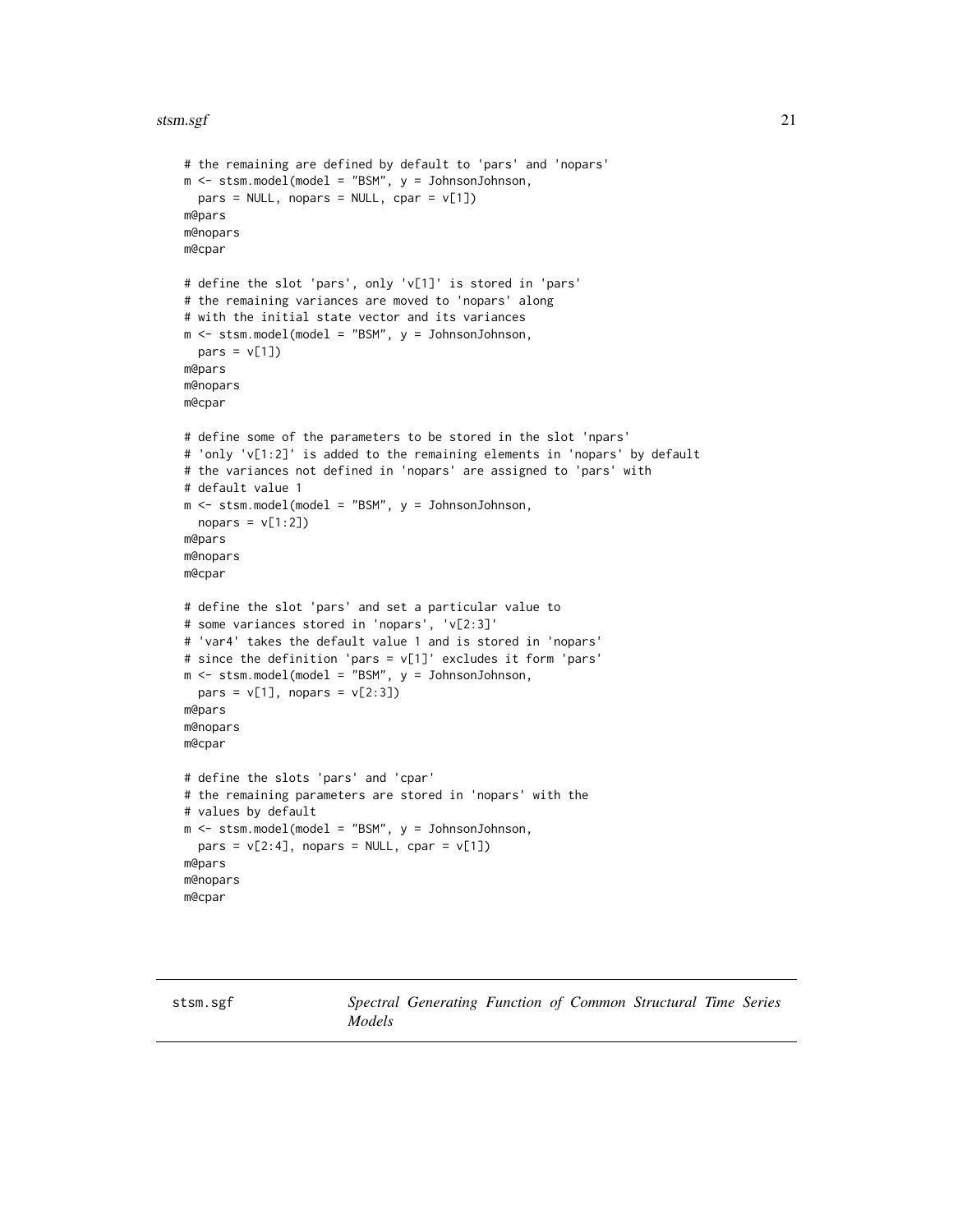# <span id="page-21-0"></span>Description

Evaluate the spectral generating function of of common structural models: local level model, local trend model and basic structural model.

# Usage

```
stsm.sgf(x, gradient = FALSE, hessian = FALSE, deriv.transPars = FALSE)
```
# Arguments

| $\mathsf{x}$               | object of class stsm.                                                                                                                                        |
|----------------------------|--------------------------------------------------------------------------------------------------------------------------------------------------------------|
| gradient                   | logical. If TRUE, the gradient is returned.                                                                                                                  |
| hessian<br>deriv.transPars | logical. If TRUE, hessian the gradient is returned.                                                                                                          |
|                            | logical. If TRUE, the gradient and the Hessian are scaled by the gradient of the<br>function that transforms the parameters. Ignored if x@transPars is null. |

# Details

The stationary form of the **local level model** is ( $\Delta$  is the differencing operator):

$$
\Delta y[t] = v[t] + \Delta e[t]
$$

and its *spectral generating function* at each frequency  $\lambda[j] = 2\pi j/T$  for  $j = 0, ..., T - 1$  is:

 $g(\lambda[j]) = \sigma_2^2 + 2(1 - \cos\lambda[j])\sigma_1^2$ 

The stationary form of the **local trend model** for a time series of frequency  $S$  is:

$$
\Delta^2 y[t] = \Delta v[t] + w[t-1] + \Delta^2 e[t]
$$

and its *spectral generating function* is:

$$
g(\lambda[j]) = 2(1 - \cos\lambda[j])\sigma_2^2 + \sigma_3^2 + 4(1 - \cos\lambda[j])\sigma_1^2
$$

The stationary form of the **basic structural model** for a time series of frequency  $p$  is:

$$
\Delta \Delta^p y[t] = \Delta^p v[t] + S(L)w[t-1] + \Delta^2 s[t] + \Delta \Delta^p e[t]
$$

and its *spectral generating function* is:

$$
g(\lambda[j]) = g_v(\lambda[j])\sigma_2^2 + g_w(\lambda[j])\sigma_3^2 + g_s(\lambda[j])\sigma_4^2 + g_e(\lambda[j])\sigma_1^2
$$

with

$$
g_v(\lambda[j]) = 2(1 - \cos(\lambda[j]p))
$$

$$
g_w(\lambda[j]) = (1 - \cos(\lambda[j]p)) / (1 - \cos(\lambda[j]))
$$

$$
g_s(\lambda[j]) = 4(1 - \cos(\lambda[j]))^2
$$

$$
g_e(\lambda[j]) = 4(1 - \cos(\lambda[j])) (1 - \cos(\lambda[j]p))
$$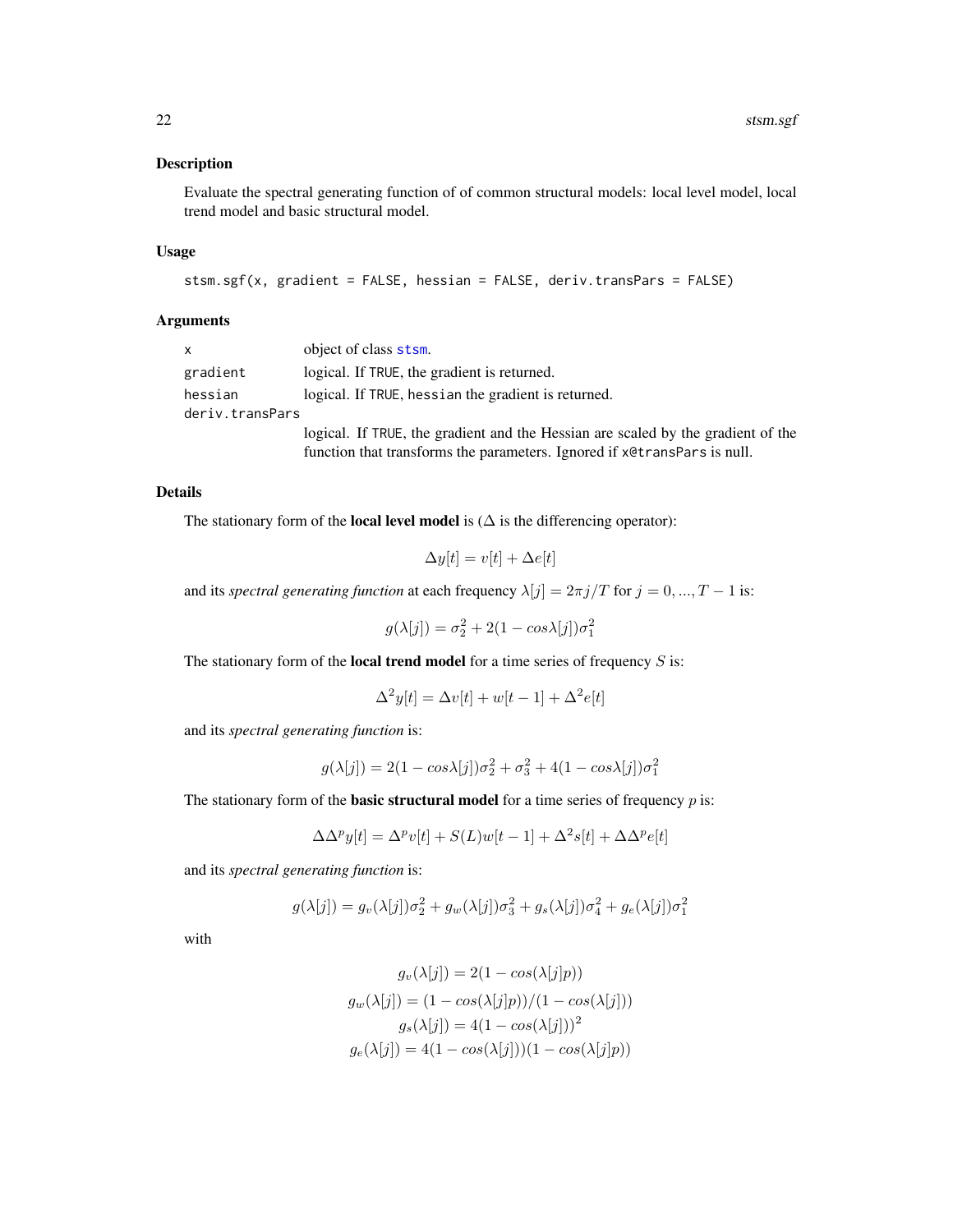# <span id="page-22-0"></span>stsm.sgf 23

# Value

A list containing the following results:

| sgf       | spectral generating function of the BSM model at each frequency $\lambda[j]$ for $j =$<br>$0, \ldots, T-1.$                                 |
|-----------|---------------------------------------------------------------------------------------------------------------------------------------------|
| gradient  | first order derivatives of the spectral generating function with respect of the pa-<br>rameters of the model.                               |
| hessian   | second order derivatives of the spectral generating function with respect of the<br>parameters of the model.                                |
| constants | the terms $g_v(\lambda[j])$ , $g_w(\lambda[j])$ , $g_s(\lambda[j])$ and $g_e(\lambda[j])$ that do not depend on the<br>variance parameters. |

# References

Harvey, A. C. (1989). *Forecasting, Structural Time Series Models and the Kalman Filter*. Cambridge University Press.

# See Also

[set.sgfc](#page-8-1), [stsm-class](#page-4-2), [stsm.model](#page-17-1).

#### Examples

```
# spectral generating function of the local level plus seasonal model
m \le - stsm.model(model = "llm+seas", y = JohnsonJohnson,
 pars = c("var1" = 2, "var2" = 15), nopars = c("var3" = 30))
res <- stsm.sgf(m)
res$sgf
plot(res$sgf)
res$constants
# the element 'constants' contains the constant variables
# related to each component regardless of whether the
# variances related to them are in the slot 'pars' or 'nopars'
names(get.pars(m))
colnames(res$constants)
# compare analytical and numerical derivatives
# identical values
m \le - stsm.model(model = "llm+seas", y = JohnsonJohnson,
 pars = c("var1" = 2, "var2" = 15, "var3" = 30)res <- stsm.sgf(m, gradient = TRUE)
fcn \le function(x, model = m) {
  m <- set.pars(model, x)
  res <- stsm.sgf(m)
  sum(res$sgf)
}
a1 \leq numDeriv:: grad(func = fcn, x = get.pars(m))
a2 <- colSums(res$grad)
```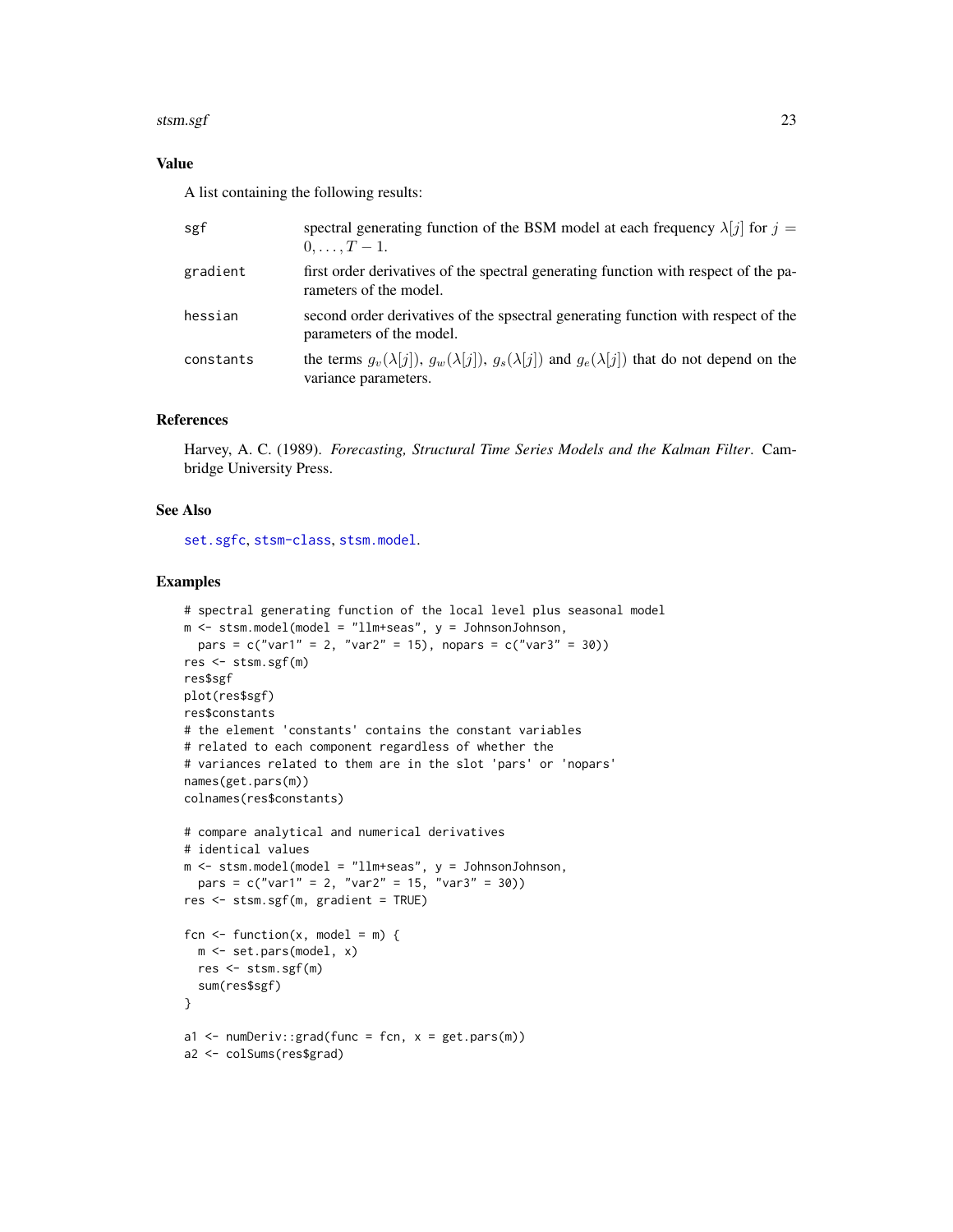```
all.equal(a1, a2, check.attributes = FALSE)
```
# analytical derivatives are evaluated faster than numerically system.time(a1 <- numDeriv::grad(func = fcn, x = get.pars(m))) system.time(a2 <- colSums(stsm.sgf(m, gradient = TRUE)\$grad))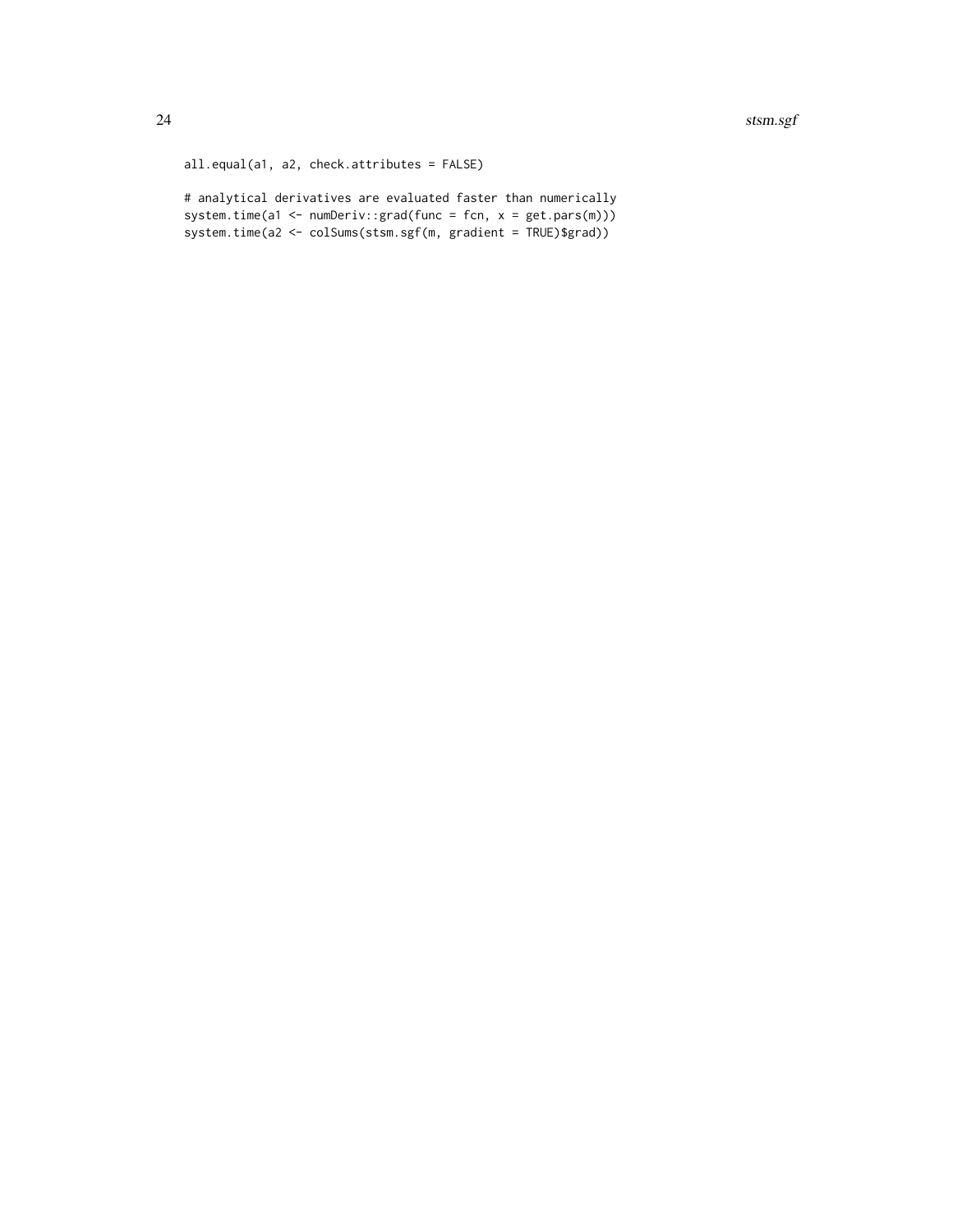# <span id="page-24-0"></span>**Index**

∗Topic classes stsm-class, [5](#page-4-0) ∗Topic methods stsm-char2numeric-methods, [2](#page-1-0) stsm-get-methods, [6](#page-5-0) stsm-set-methods, [9](#page-8-0) stsm-show-methods, [13](#page-12-0) stsm-transPars-methods, [13](#page-12-0) stsm-validObject-methods, [17](#page-16-0) ∗Topic package, ts stsm.class-package, [2](#page-1-0) ∗Topic ts, model stsm.model, [18](#page-17-0) ∗Topic ts stsm.sgf, [21](#page-20-0) char2numeric *(*stsm-char2numeric-methods*)*, [2](#page-1-0) char2numeric,stsm-method *(*stsm-char2numeric-methods*)*, [2](#page-1-0) check.bounds *(*stsm-validObject-methods*)*, [17](#page-16-0) check.bounds,stsm-method *(*stsm-validObject-methods*)*, [17](#page-16-0) get.cpar *(*stsm-get-methods*)*, [6](#page-5-0) get.cpar,stsm-method *(*stsm-get-methods*)*, [6](#page-5-0) get.nopars *(*stsm-get-methods*)*, [6](#page-5-0) get.nopars,stsm-method *(*stsm-get-methods*)*, [6](#page-5-0) get.pars, *[15](#page-14-0)* get.pars *(*stsm-get-methods*)*, [6](#page-5-0) get.pars,stsm-method *(*stsm-get-methods*)*, [6](#page-5-0) new, *[18](#page-17-0)*

set.cpar, *[7](#page-6-0)* set.cpar *(*stsm-set-methods*)*, [9](#page-8-0) set.cpar,stsm-method *(*stsm-set-methods*)*, [9](#page-8-0) set.nopars *(*stsm-set-methods*)*, [9](#page-8-0) set.nopars,stsm-method *(*stsm-set-methods*)*, [9](#page-8-0) set.pars *(*stsm-set-methods*)*, [9](#page-8-0) set.pars,stsm-method *(*stsm-set-methods*)*, [9](#page-8-0) set.sgfc, *[23](#page-22-0)* set.sgfc *(*stsm-set-methods*)*, [9](#page-8-0) set.sgfc,stsm-method *(*stsm-set-methods*)*, [9](#page-8-0) set.xreg *(*stsm-set-methods*)*, [9](#page-8-0) set.xreg,stsm-method *(*stsm-set-methods*)*, [9](#page-8-0) show *(*stsm-show-methods*)*, [13](#page-12-0) show,stsm-method *(*stsm-show-methods*)*, [13](#page-12-0) StructTS, *[15](#page-14-0)* stsm, *[2](#page-1-0)*, *[6,](#page-5-0) [7](#page-6-0)*, *[9](#page-8-0)*, *[13,](#page-12-0) [14](#page-13-0)*, *[17](#page-16-0)[–19](#page-18-0)*, *[22](#page-21-0)* stsm *(*stsm-class*)*, [5](#page-4-0) stsm-char2numeric-methods, [2](#page-1-0) stsm-class, [5](#page-4-0) stsm-get-methods, [6](#page-5-0) stsm-set-methods, [9](#page-8-0) stsm-show-methods, [13](#page-12-0) stsm-transPars-methods, [13](#page-12-0) stsm-validObject-methods, [17](#page-16-0) stsm.class-package, [2](#page-1-0) stsm.model, *[3](#page-2-0)*, *[5,](#page-4-0) [6](#page-5-0)*, *[11](#page-10-0)*, *[15](#page-14-0)*, *[17](#page-16-0)*, [18,](#page-17-0) *[23](#page-22-0)* stsm.sgf, *[10,](#page-9-0) [11](#page-10-0)*, *[19](#page-18-0)*, [21](#page-20-0)

transPars, *[5](#page-4-0)[–7](#page-6-0)*, *[19](#page-18-0)* transPars *(*stsm-transPars-methods*)*, [13](#page-12-0) transPars,generic-method *(*stsm-transPars-methods*)*, [13](#page-12-0) transPars,numeric-method *(*stsm-transPars-methods*)*, [13](#page-12-0) transPars,stsm-method *(*stsm-transPars-methods*)*, [13](#page-12-0) ts, *[18](#page-17-0)*